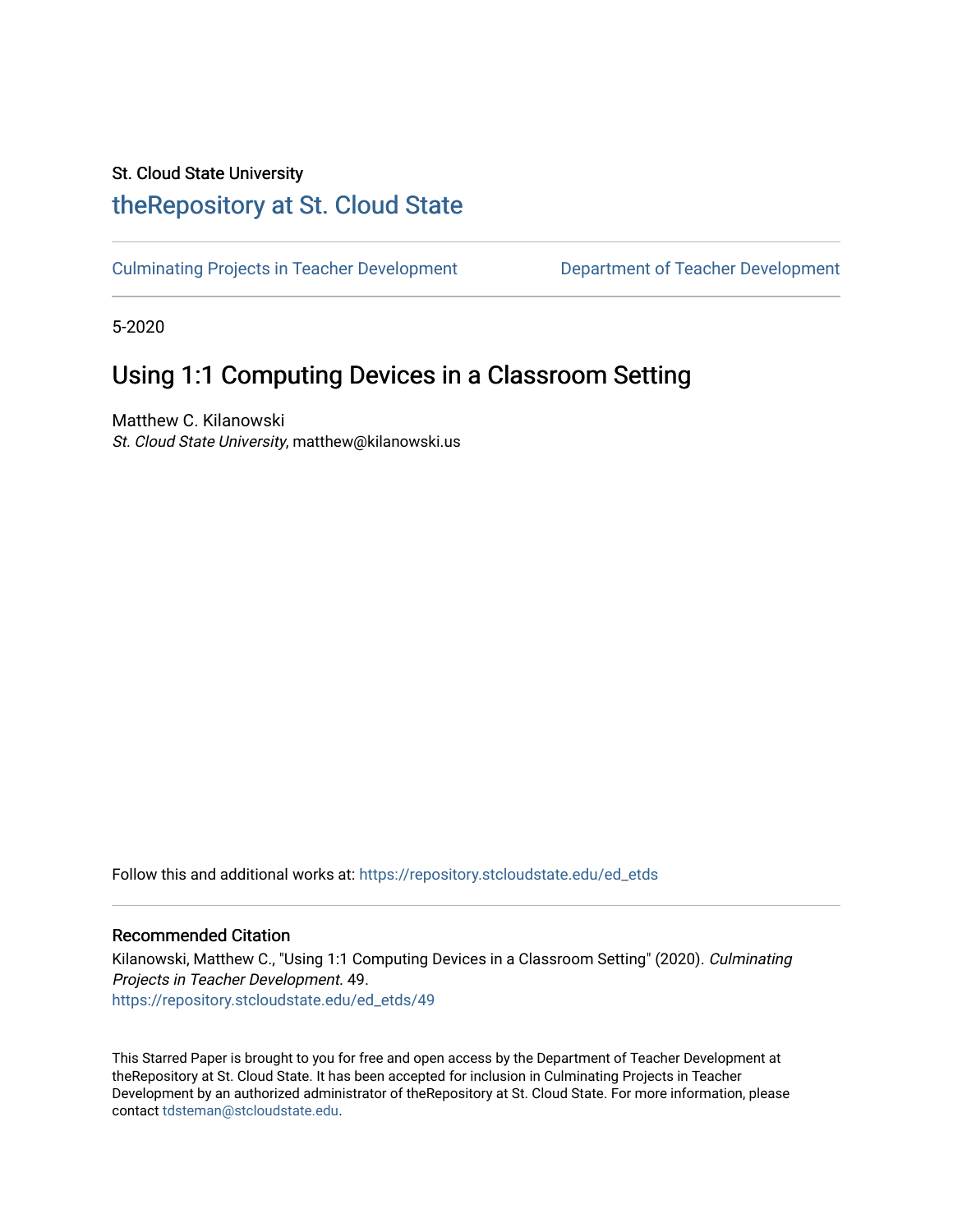# **Using 1:1 Computing Devices in a Classroom Setting**

by

Matthew Kilanowski

A Starred Paper

Submitted to the Graduate Faculty of

St. Cloud State University

in Partial Fulfillment of the Requirements

for the Degree

Master of Science in

Curriculum and Instruction

May, 2020

Starred Paper Committee: Hsueh-I Lo Mary Jo Froemming Bradley Kaffar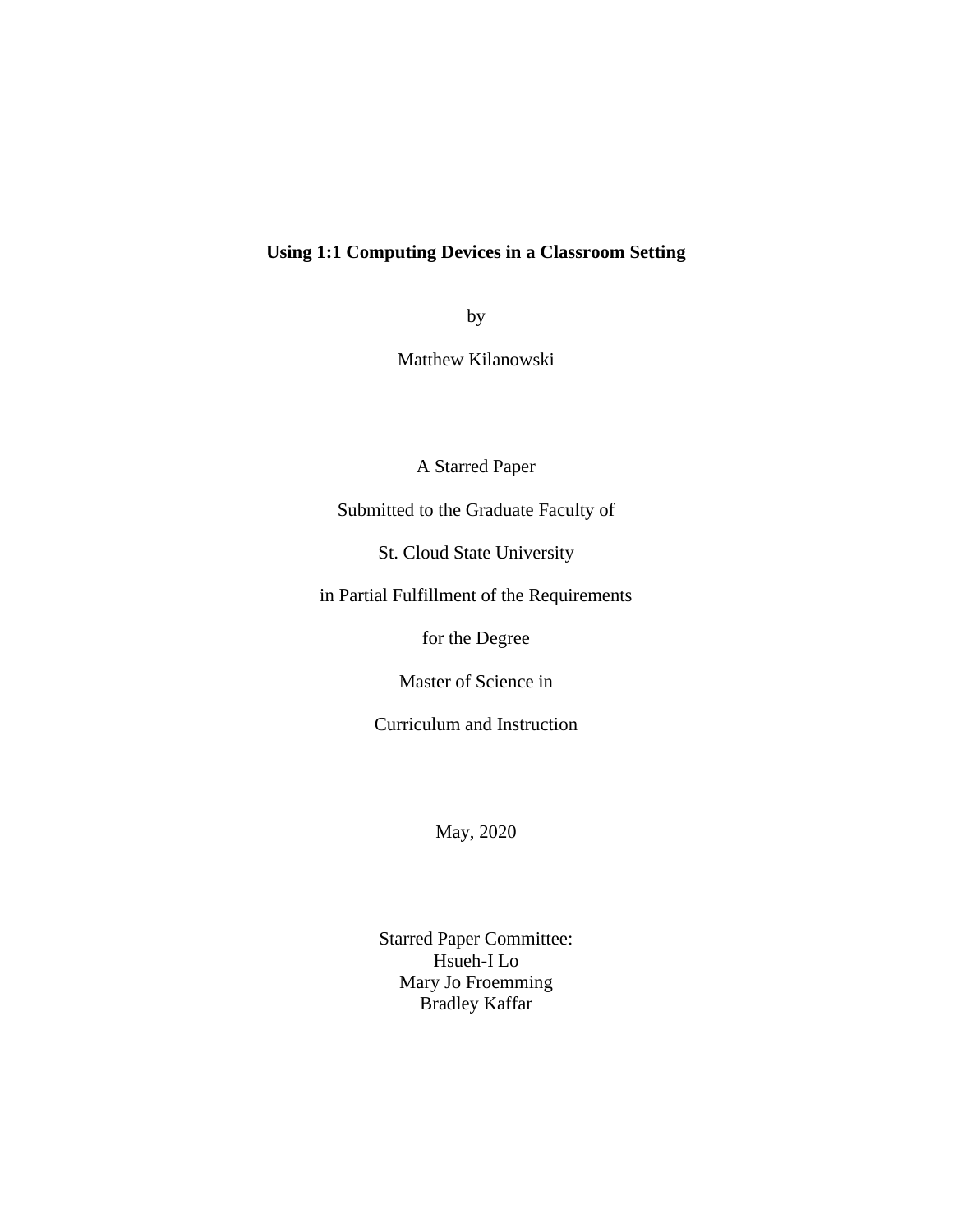# **Table of Contents**

| Chapter |                                                      | Page           |
|---------|------------------------------------------------------|----------------|
| 1.      |                                                      | $\overline{4}$ |
|         |                                                      | 6              |
|         |                                                      | 6              |
|         |                                                      | 7              |
|         |                                                      | 7              |
| 2.      |                                                      | 9              |
|         |                                                      | 9              |
|         |                                                      | 12             |
|         |                                                      | 14             |
|         |                                                      | 17             |
| 3.      | Action Research, Methods, Findings, Conclusions, and |                |
|         |                                                      | 18             |
|         |                                                      | 18             |
|         |                                                      | 18             |
|         |                                                      | 19             |
|         |                                                      | 21             |
|         |                                                      | 23             |
|         |                                                      | 26             |
|         |                                                      | 30             |
|         |                                                      | 32             |
|         |                                                      | 35             |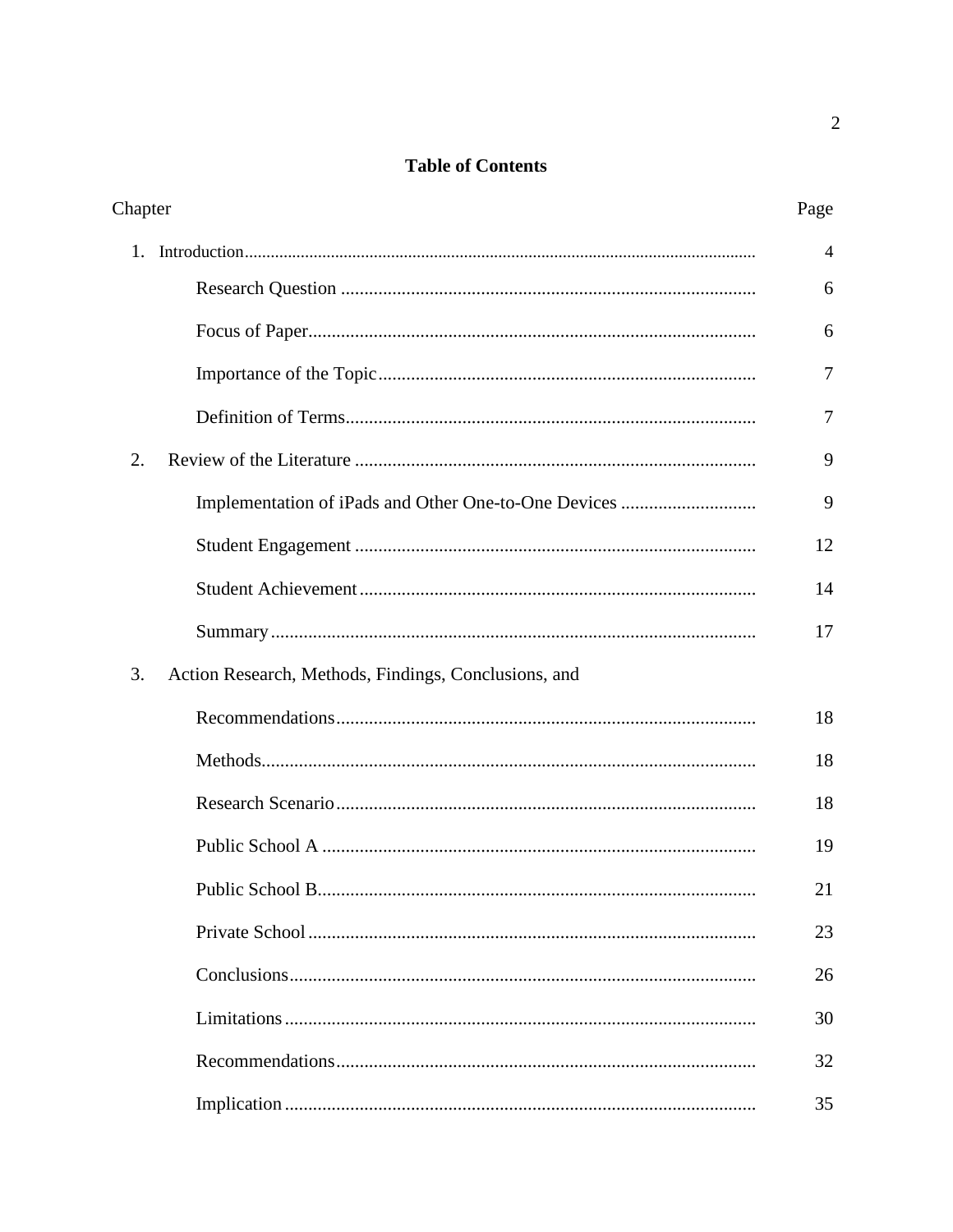| Chapter | Page |
|---------|------|
|         | 36   |
|         |      |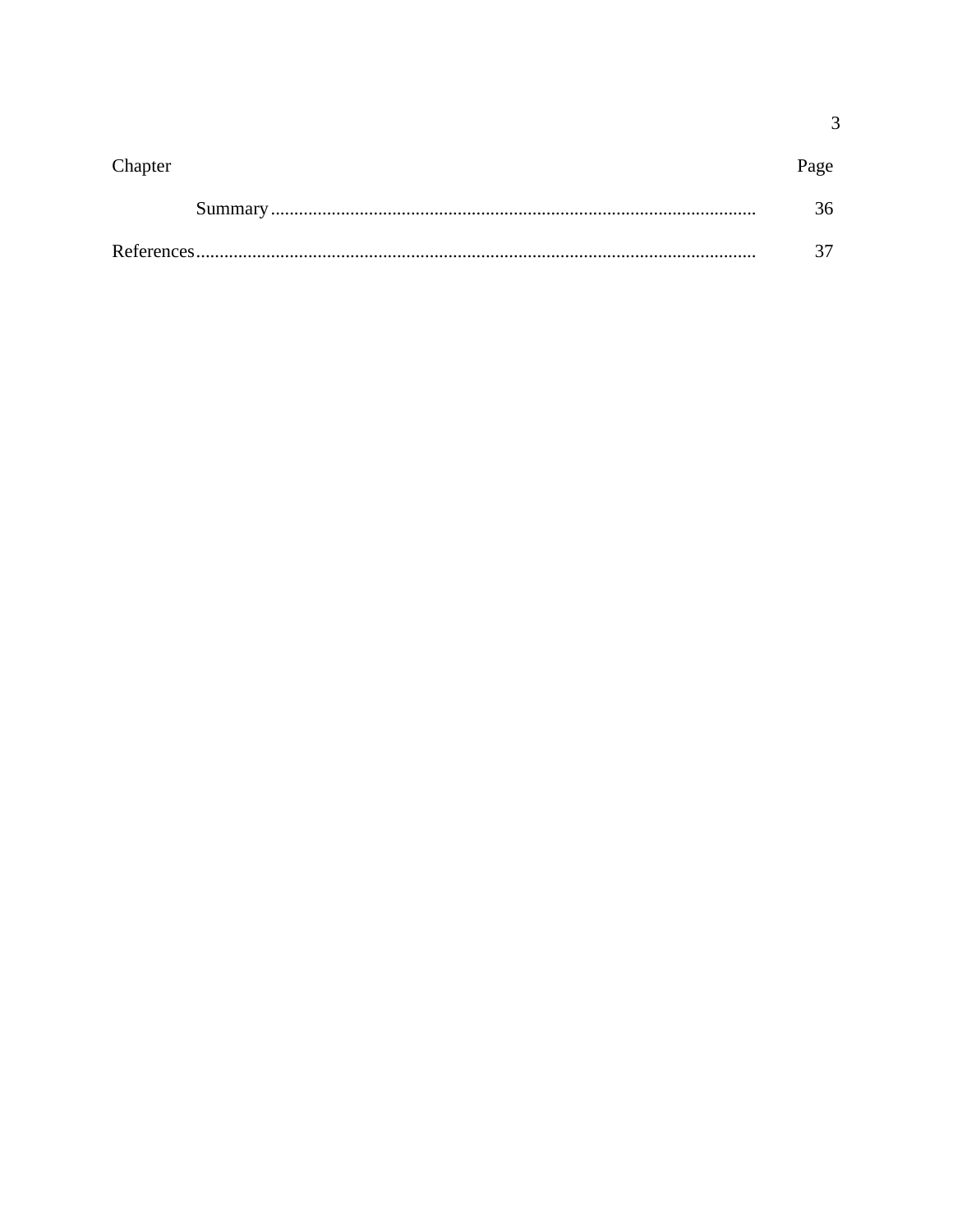#### **Chapter 1: Introduction**

Recently I had returned to teaching after 8 years away from the profession, and in my time away a technological revolution had been ushered in with the arrival of the iPad and the apparent need for every student to have their own computing device. Computer technology is an ever more vital part of our lives and education. School districts are investing millions upon millions of dollars for the end goal of having a device, an iPad, or laptop assigned to every student for their own use.

During the past 3 years, I have found myself with the opportunity to explore the possibilities of these new technologies in the classroom in three widely varying scenarios. I did find them to be invaluable tools, their uses ranging from imaginative, engaging student learning activities to simply making organization easier. I am, by my own nature, attracted by the possibilities and promise in this new technology. I also found many colleagues who have abhorred the introduction of 1:1 devices in the classroom. One opinion is that they simply saw them as toys and that there was little to no reason to have them for teaching. That attitude was observed in varying degrees during discussions about device use and presentations about technology plans as they moved forward.

Why is there such divisiveness? Why would some in the education world meet technology with such skepticism? One reason is that the research just is not there yet, and the findings are a constantly moving target. My own daughter, who at the time of this writing is an elementary student that has just been issued a device of her own, is older than the first iPads. The technology is still in its infancy. Another is the wide disparity with which the technology is implemented. Selwyn, Nemorin, Bulfin, and Johnson (2017) described a veritable hodge-podge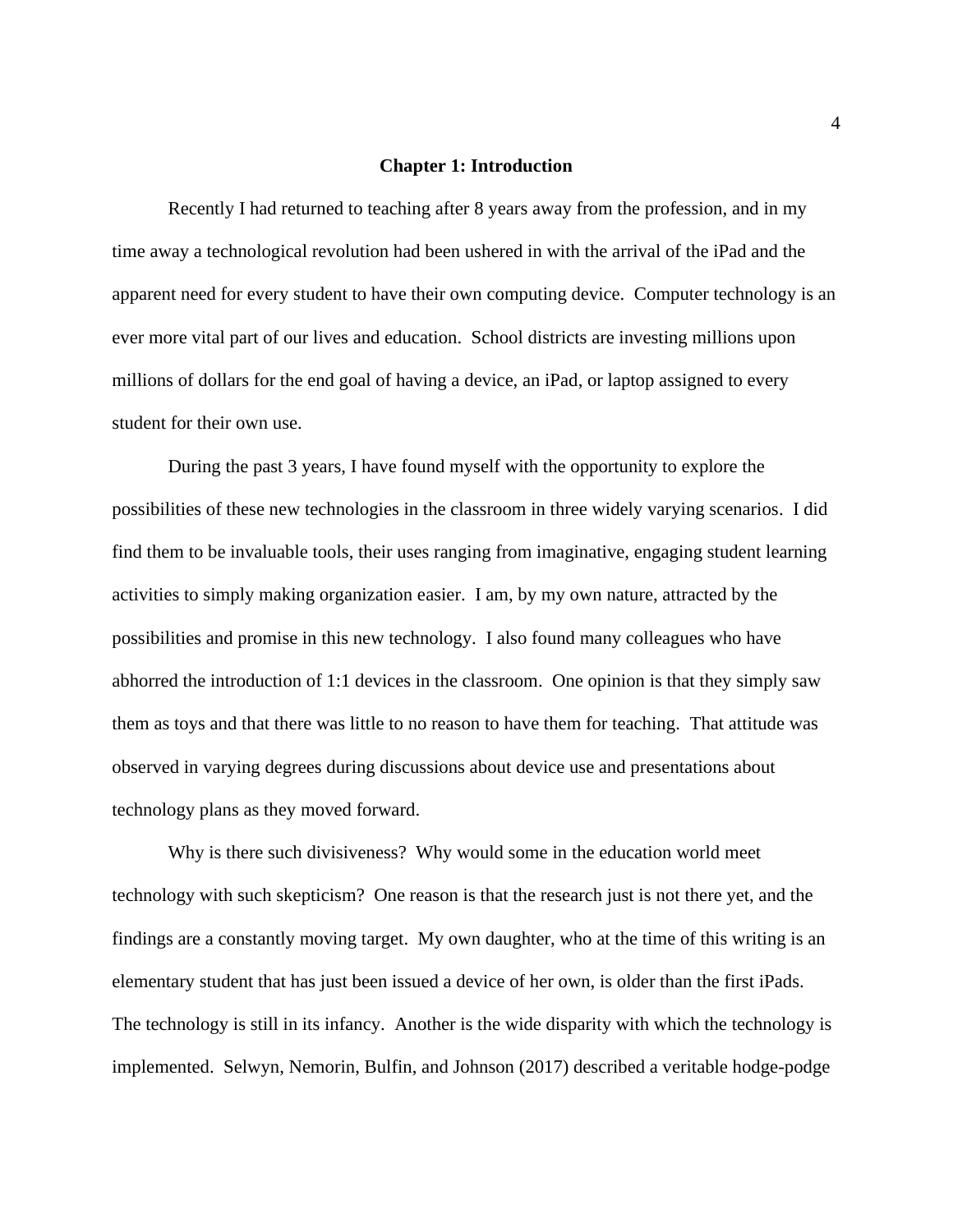of deployments in their study, the worst case being a "Bring Your Own Device" (BYOD) program where teachers cannot be sure of what technology their students will have and the best being programs where the school provides the same device across the board, or there's a lack of training for teachers, or teachers just feel they get in the way of teaching.

Useful and welcome as the convenience and utility of these technologies are in educational activities within school, we have not come across much evidence of their having transformed educational practices for the better, nor of their having enabled innovative approaches to teaching and learning which would not otherwise have been possible, nor—most importantly—do they appear to have been used in order to expand the scope and quality of students' understanding of the world. (Blikstad-Balas & Davies, 2017, p. 329)

School districts push on, and I feel this is rightly so. We just need a better understanding of this technology that has moved way too fast for us to adapt to it. At the time of this writing, in one school district that I had observed, there is a perfect storm of circumstances in that there is a new reading curriculum being implemented across all elementary grades along with a extending the middle and high school one-to-one technology initiative all the way down to the Kindergarten level. Teachers are getting training on the new curriculum, and the district will be closely watching to make sure that it is rolled out properly. Alongside that are classes that have an iPad for every student. With the relative newness of these devices and the limited research that has been conducted, it seems timely to examine them in the field.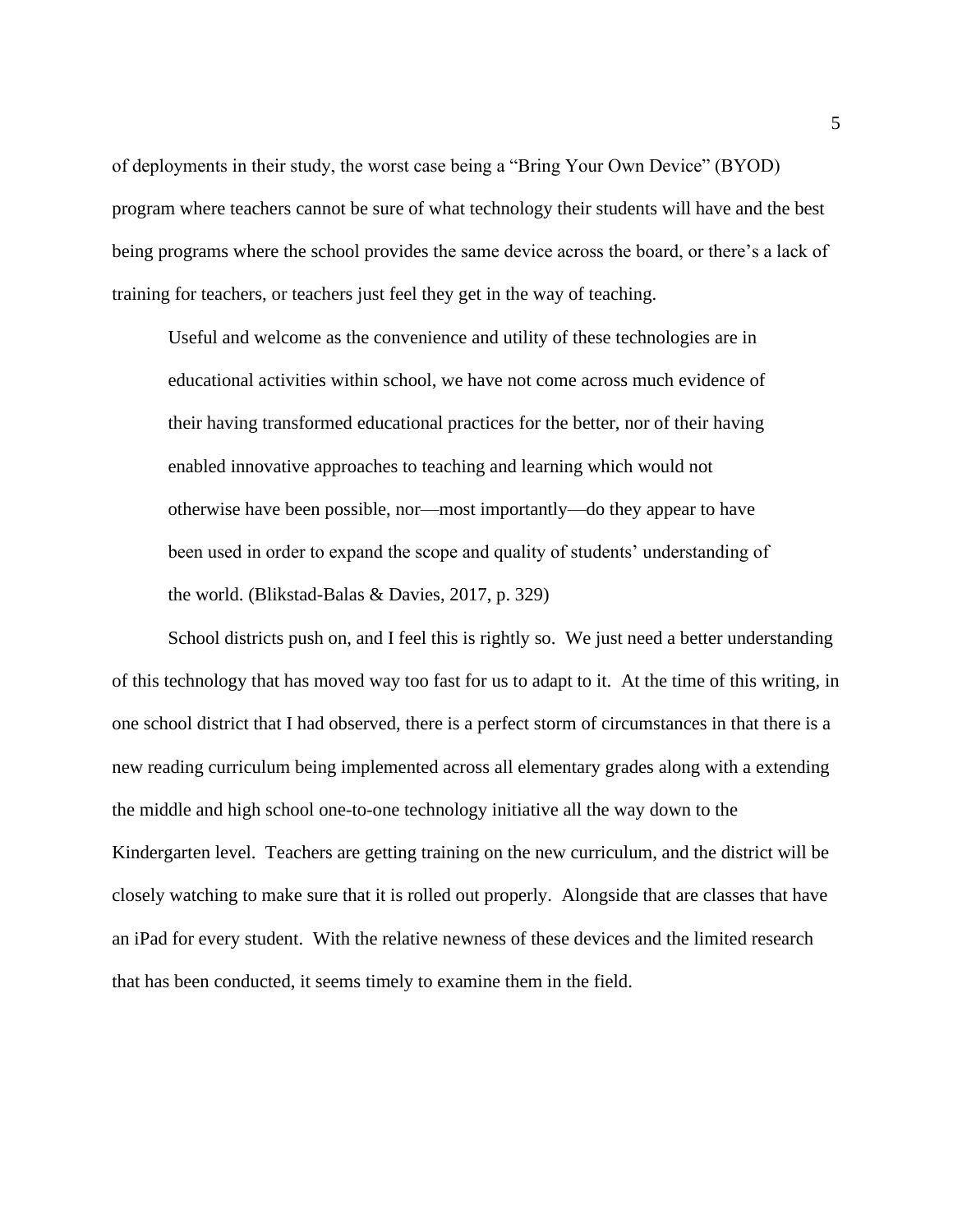### **Research Questions**

My primary research question is: Has the addition of 1:1 devices into an educational environment had a positive effect on the academic performance of students?

Additional questions include:

- Is there a method of implementing 1:1 devices into an educational environment that is better than others?
- Has the introduction of 1:1 devices into an educational environment changed the way teachers are teaching?

### **Focus of Paper**

The research studies reviewed in Chapter 2 were published primarily in the United States between the years 2012 and 2019, as the technologies studied were not widely in use until the year 2010. Action research participants included students in grades four through six at three different schools (one private, two public) using iPads, Chromebooks, and Android-based tablets. The LibSearch at St. Cloud State University was the primary search engine used for research, which is run and supported by the Minnesota Program for Automated Library Systems and provides access to academic databases.

I critically reviewed research papers, primarily using the following keywords: *tablet, tablet computer, iPad, Chromebook, laptop, classroom, education, elementary,* and *school*. Chapter 1 includes background on the study of one-to-one devices in the classroom, previous research, and definitions of importance for the topic. Chapter 2 reviews current research literature to examine the use and effectiveness of this new technology as it is being introduced. Chapter 3 examines my own observations while working in the field at three different schools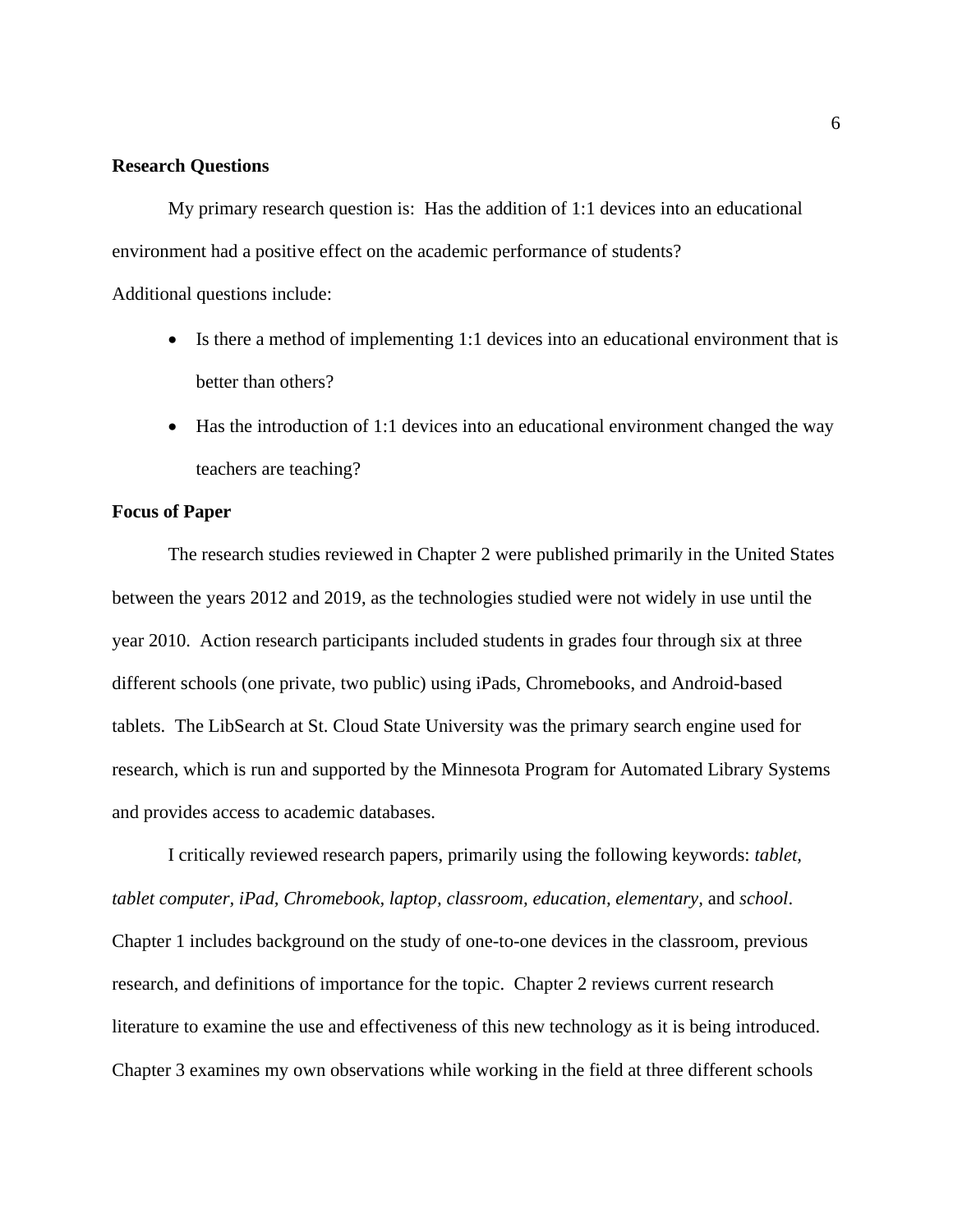with three different implementations of the technology and then discusses conclusions, recommendations, and the implication of the research reviewed in Chapter 2.

#### **Importance of the Topic**

The most recent revolution in the classroom has been the introduction of a computing device for each student to use. While computers have been in schools for decades, the restrictions of cost and size have relegated them to dedicated rooms in our schools, and students have only had access to them at scheduled times. Assigning a portable computing device to every student in a school setting has opened up the use of computing technology to become an everyday occurrence, not just an occasionally scheduled learning experience. On top of that, it has turned the use of computers in educational settings to be more personal and more individualized.

But with the relative newness of the technologies and methodologies, there is still much work to be done to determine what are the best practices or whether or not the impact on education even makes it worth it to take on the additional work of implementing one-to-one computing devices in a classroom at all. As with any new trend in education, it is far too easy to jump in without fully understanding the why and how of implementation. As an educator in the field who is responsible for implementing the technology, I feel it is important to keep abreast of the most current research on best practices to determine the most effective means to get the most of the investment in the technology as opposed to just using it for the sake of using.

### **Definitions of Terms**

*One-to-one (1:1) device*: a portable computing device set up for the use of one individual student in a classroom setting, popularized after the advent of the iPad in 2010.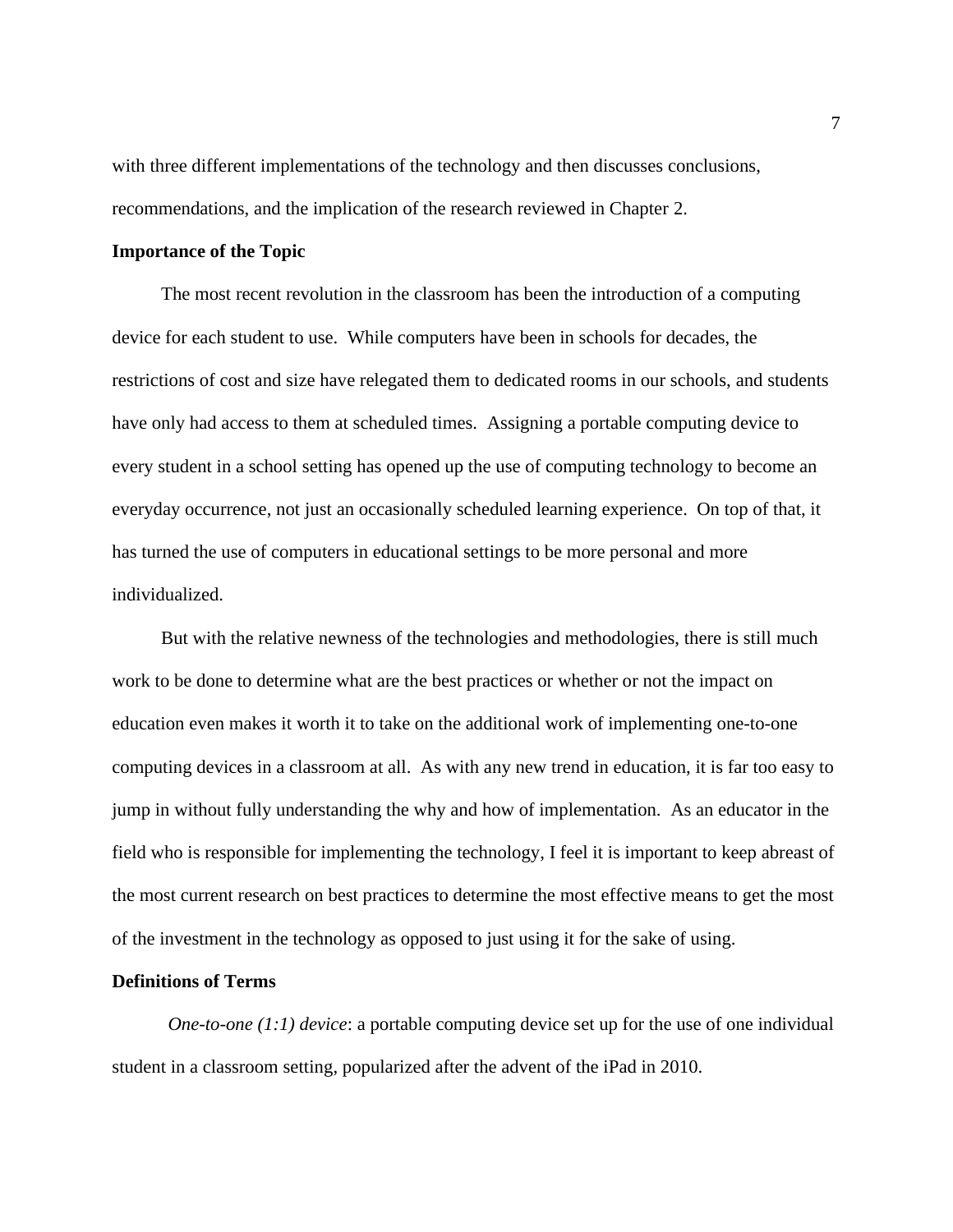*Tablet,* or *tablet computer*: a flat, rectangular portable computing device where the primary interface is its large, touch-sensitive screen.

*iPad*: a general term given to a series of tablet computers manufactured by Apple starting in 2010 and run with their iPadOS (or iOS on older models) operating system.

*Android tablet*: a general term for tablet computers of various manufacturers and run on Google's Android operating system.

*Chromebook*: a general term for inexpensive laptops of various manufacturers with a touch-sensitive screen run on Google's web-centric ChromeOS operating system.

*BYOD*: an acronym for "Bring Your Own Device," which is a system of implementation of 1:1 devices where the student is responsible for the purchase of their own computing device, typically within the constraints of certain parameters for system and curriculum requirements.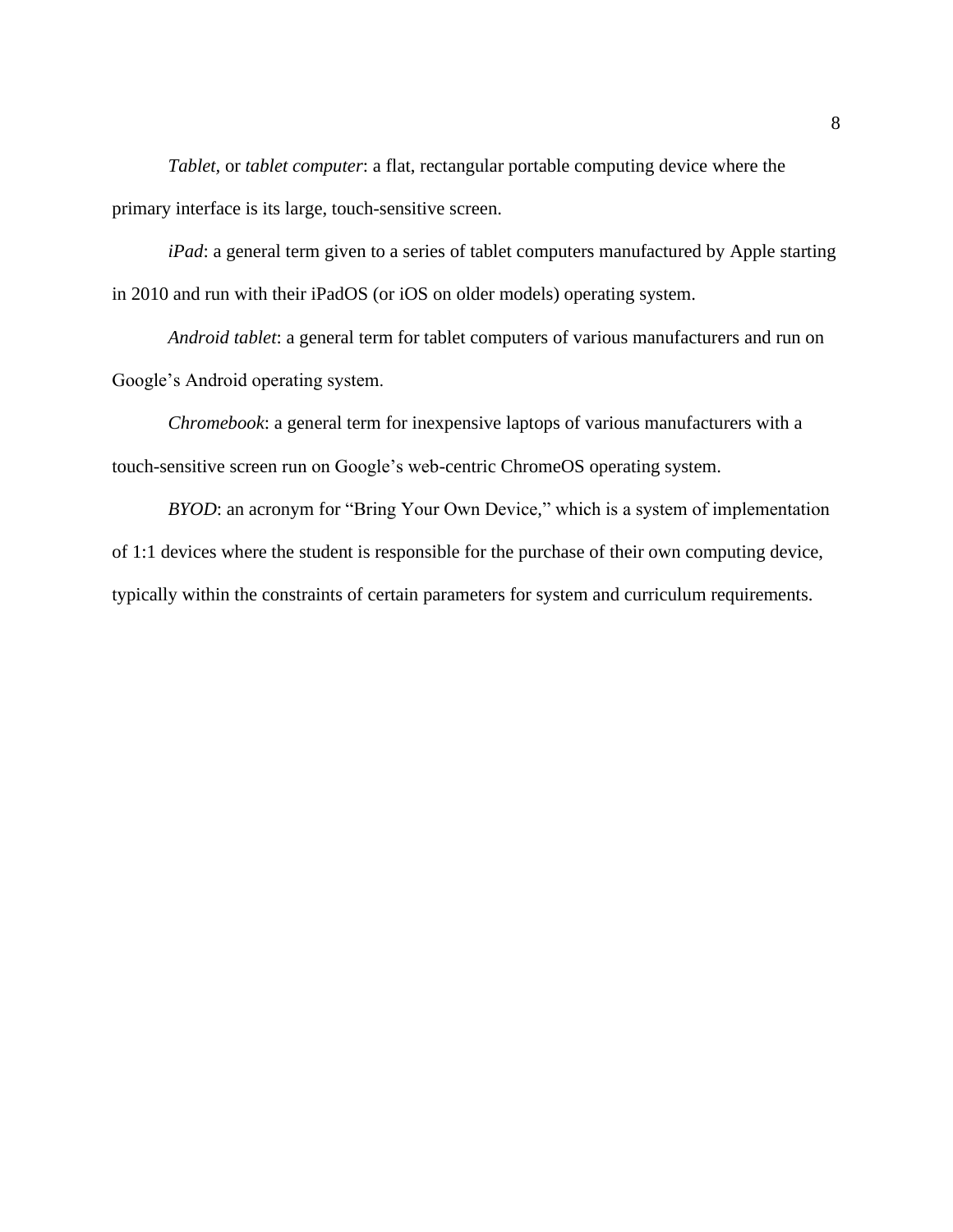#### **Chapter 2: Review of the Literature**

The purpose of this literature review was to examine the use and outcomes of the technology as it has unfolded since its introduction only a decade ago. In Chapter 1, relevant background information and first impressions of the new technology were introduced. This chapter is organized into three major categories as they relate to 1:1 devices: implementation, student engagement, and student outcomes. Twenty-one studies are reviewed here.

# **Implementation of iPads and Other One-to-One Devices**

iPads, as well as other computing devices deployed on a one-to-one basis, show much promise in the education field. Increased access to information has been a clear benefit to students and teachers (Henderson-Rosser & Sauers, 2017). Another benefit found has been the ease with which the technology has been used to differentiate instruction, as the technology can adapt to the needs of the individual. (Milman, Carlson-Bancroft, & Boogart, 2014). In a study by Blikstad-Balas and Davies (2017), the push for one-to-one devices have been following a shift in pedagogical changes to focus on "21st-century learning" as well as logistical and economic reasons. They also mention that there are new curriculum areas opened up by the use of computing technology, coding being one, and that the most popular app on the iPad has been, surprisingly, the camera and its use in self-evaluation and for documenting student work.

Another study showed that iPads can be used to recreate traditional learning activities in a more easily portable way, eliminating the need for the storage of manipulatives (Larabee, Burns, & McComas, 2014). The use of tablets to supplant traditional textbooks is even seen as beneficial by pediatricians, noting that it's recommended that students only carry no more than 15% of their body weight in their backpack and more than 13,700 children aged 5-18 were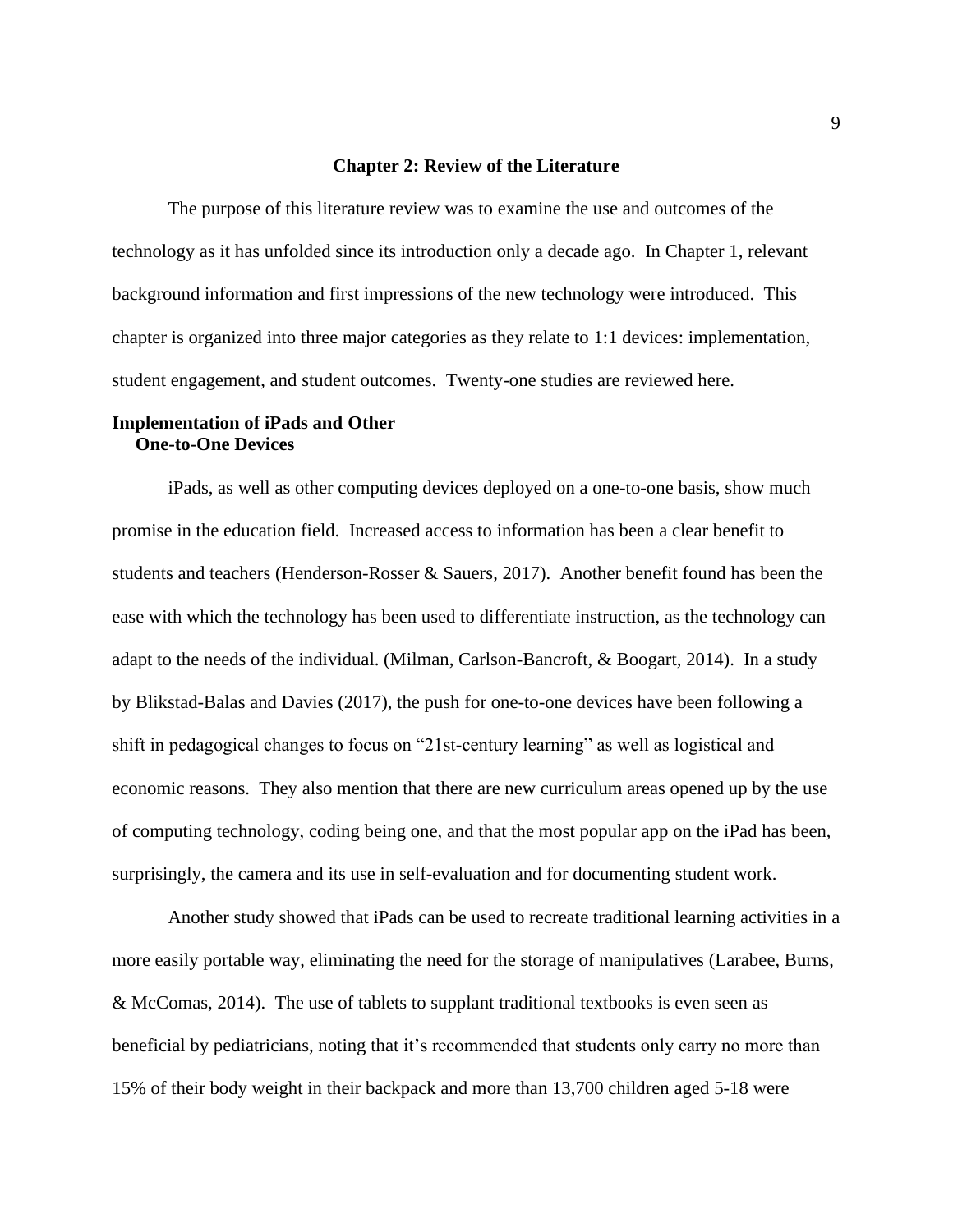treated with backpack-related injuries in a study done by the US Consumer Product Safety Commission from 2011-2012 (Larson, 2015). These injuries could be alleviated if the combined weight of several textbooks were to be replaced by an iPad, which weighs but 1.07 pounds (483 grams).

However, Blikstad-Balas and Davies (2017) also mentioned the limitations and missteps in the deployment of one-to-one devices, starting with the students themselves being dissatisfied with how they have been assigned to use them. Students in their study lamented that, while they would not choose to be without them, the devices were underutilized or awkwardly shoehorned into instruction and that much of their use was for more their own purposes. Another study showed wide inconsistencies in how devices are implemented, with some schools allowing for BYOD, some requiring students to purchase from a list of approved devices, and some schools that provide one type of device for every student. They also bring up the varying degrees of classroom management issues brought on by the implementation of one-to-one devices, with students having to work under different rules from class to class and teachers feeling like they have to "police" screen time. Lessons that don't use devices also are impacted, as teachers tend to need lengthy periods of time at the start of class for waiting for students to put them away (Selwyn et al., 2017).

Schools fall into the trap of merely providing the devices without much training or shift in instruction, and many schools have them as an add-on to their instruction rather than rewriting lessons to fully utilize the technology (Henderson-Rosser & Sauers, 2017). A thorough integration of 1:1 devices in the classroom has the potential to create a shift to constructivist practices and new, innovative means of learning, many educators simply use the devices to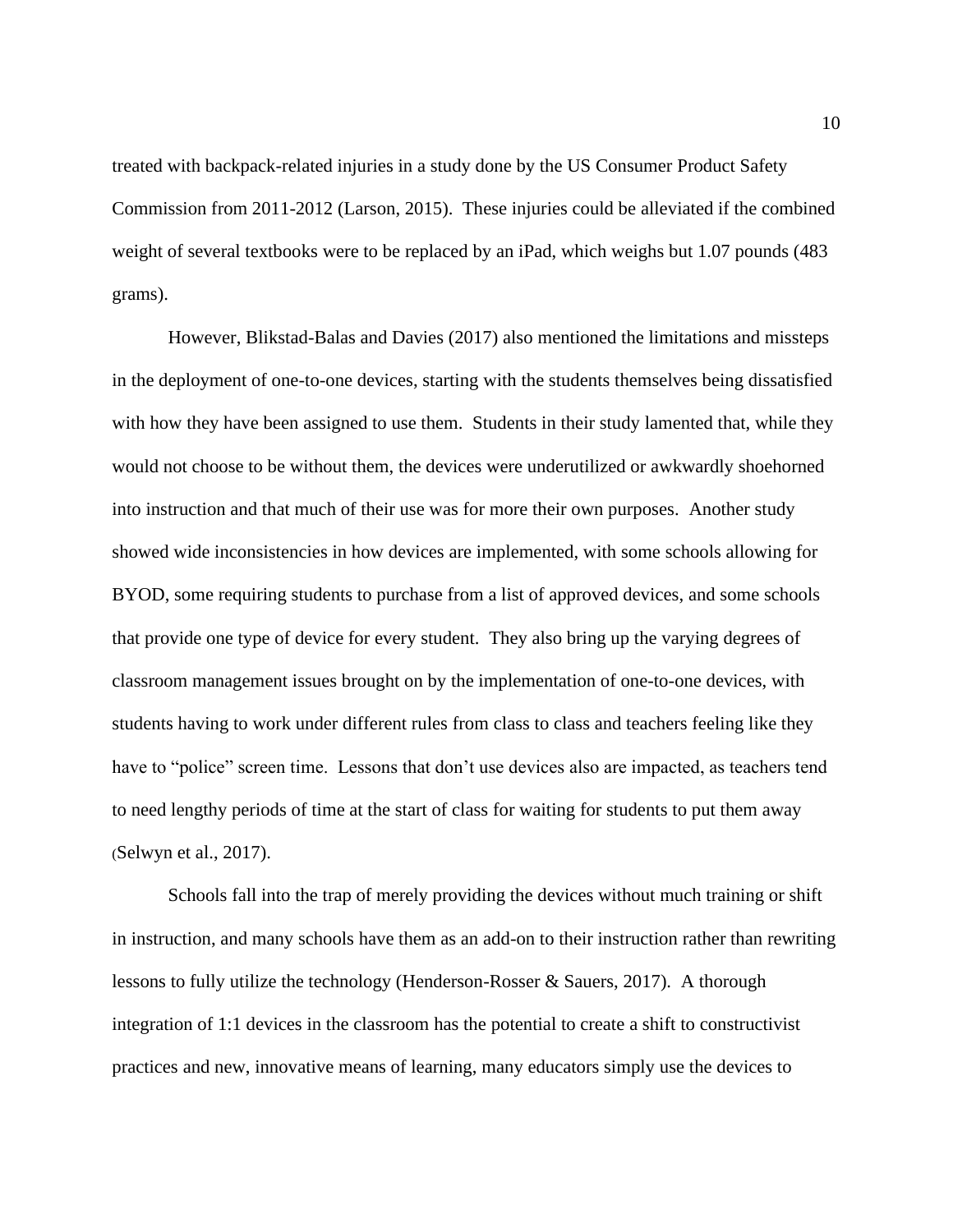support their existing, more traditional methods of teaching instead. Schools have adopted a "standard approach" where teachers are simply trained on how to use the technology, and that it is sufficient that teachers merely integrate it into their current practices. Teachers end up lacking the deep understanding necessary to do anything transformational with the technology (Maboe, 2018). Many students have experienced these technologies outside the classroom and are aware of their capabilities as well, and poor implementation on the part of teachers means that those expectations fall short (Chou & Block, 2019).

Many educators also fall into assuming that current K-12 students are digital natives and that the use of the devices just comes naturally to children (Selwyn et al., 2017). Students also fall into this false assumption that knowledge of the devices comes naturally to their peers, as was demonstrated in a study of a pilot program introducing iPads in the classroom where some learning activities included peer tutoring (Watkins, Smith, & McBeth, 2019). These are powerful tools for gathering information, and the sheer vastness of everything that can be accessed can cause students to be frustrated and overwhelmed (Henderson-Rosser & Sauers, 2017).

Students having their own device from the school has also lost its novelty, as many of them have access to their own outside of school (Blikstad-Balas & Davies, 2017). One more limitation is the lack of quality in the devices themselves. Many apps are developed by people with little expertise in academic intervention, so heavy teacher guidance is needed to get the most out of the tools (Larabee et al., 2014). Parent buy-in can be problematic as well, as a study in using tablets to teach reading showed that the use of audiobooks improved literacy skills in similar ways as traditional reading instruction with printed text, but parents surveyed afterward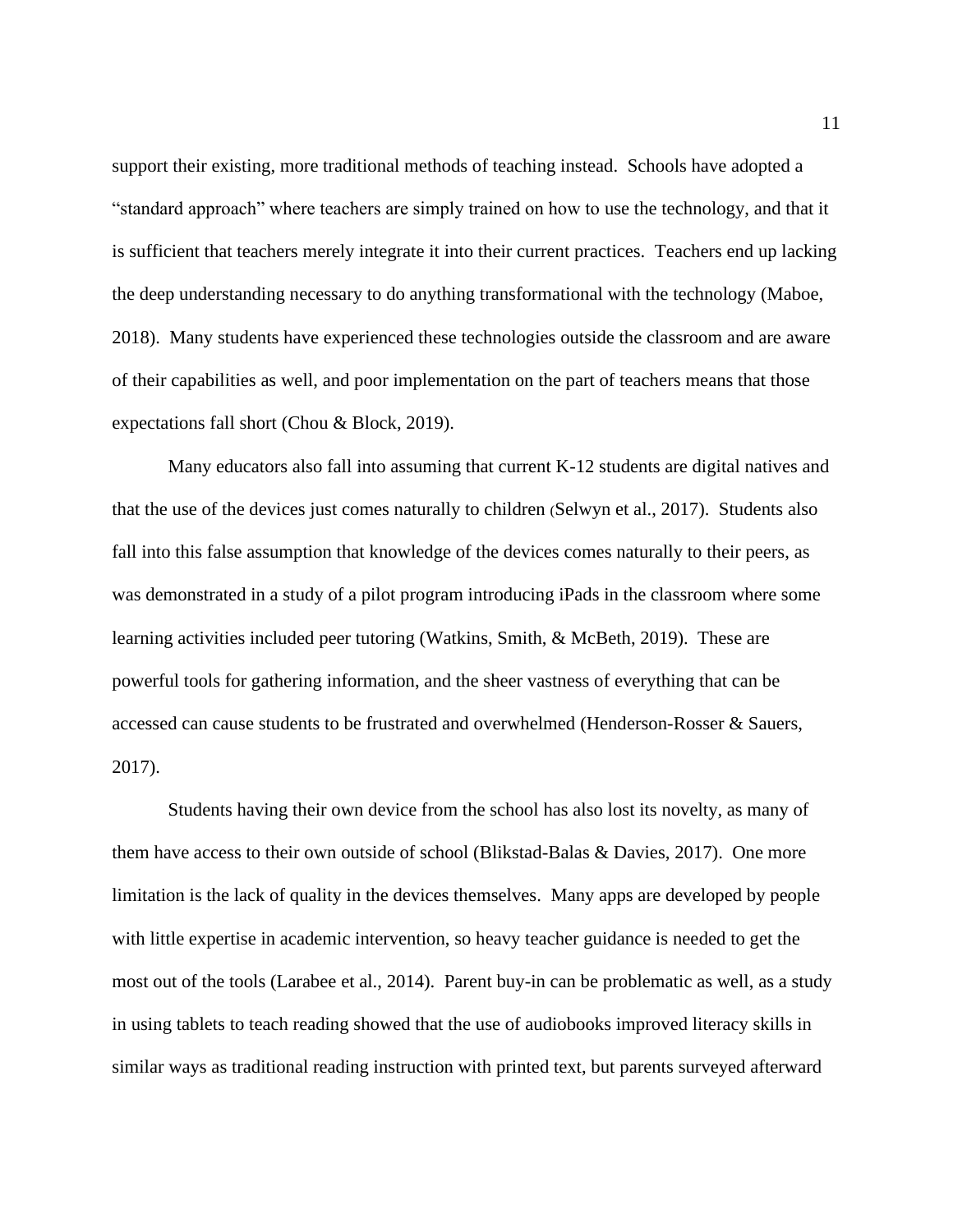were not convinced that this was true reading instruction (Maboe, Smith, Banoobhai, & Makgatho, 2018). Tirado-Morueta, Berlanga-Fernandez, Valez-Villamarin, Guzman-Franco, Duarte-Hueros, and Aguaded-Gomez warned in a 2020 study that educators need to move beyond the novelty of the technology, and that we must look to using them for learning activities that are more meaningful and stimulating.

#### **Student Engagement**

Despite the issues, deploying one-to-one devices for students seems to be worth it sheerly for the increase in their engagement with learning. In a study by Milman et al. (2014), it was found that 83.9% of educators surveyed perceived an improvement in engagement and 58.1% perceived that students worked harder on assignments with iPads. When students were allowed to take their devices home, it was found that those students engaged in technology for academic purposes more often than recreational purposes when compared to students who did not have a school-issued device (Li & Pow, 2011). Communication between students for academic purposes increased (Henderson-Rosser & Sauers, 2017), and students were also found to do more peer-to-peer tutoring when assigned their own computing device at school (Li & Pow, 2011). There are greater instances of "authentic learning" when students are using the devices to actively interact with peers for learning (Tirado-Morueta et al., 2020). Students are allowed more freedom and creativity in presenting their work and communicating their ideas (Henderson-Rosser & Sauers, 2017), and teachers found that computing devices made it easier to organize and manage student work, and they greatly improved their ability to communicate with parents and share student work (Milman et al., 2014). Students using tablet computers were found to enjoy doing schoolwork more and were more eager to show the results of their work to teachers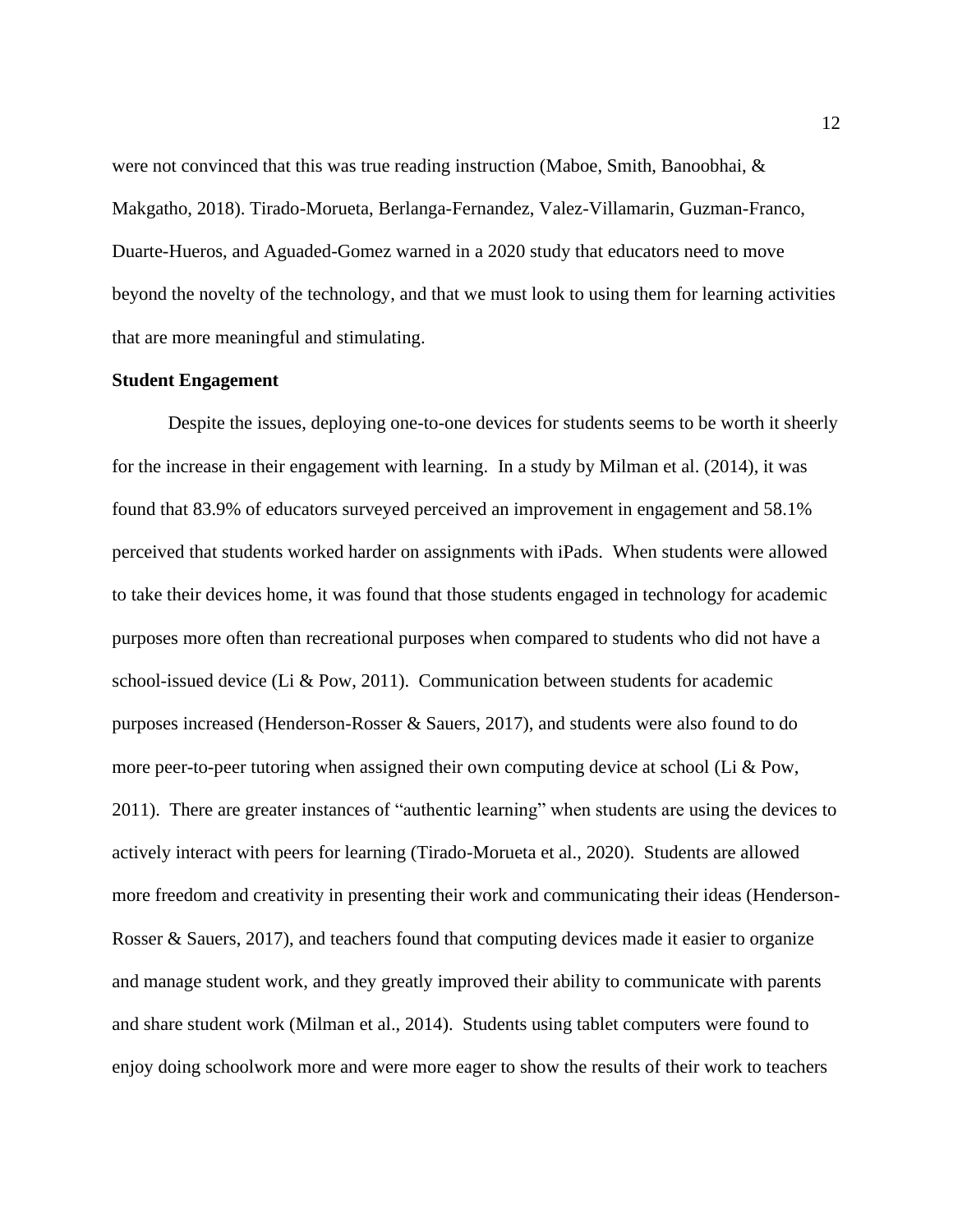over counterparts that were learning the same content with traditional textbooks and methods (Mendez, Mendez, & Anguita, 2018).

The nature of learning activities based around computing technology were found to be more student-centered and student-led (Moon, Wold, & Francom, 2017). Students are more able to set their own pace, and the technology is better able to adapt to individual learning styles (Henderson-Rosser & Sauers, 2017). Students are more motivated to learn with 1:1 computing devices because it gives them more control over their own learning experience (Mendez et al., 2018). Provided that the activities done on the tablets are ones that satisfy the "psychological needs for autonomy, relatedness, and competence," students are academically engaged with the devices (Tirado-Morueta et al., 2020). When teachers introduce the appropriate app with confidence and allow for student autonomy in learning, students have had very positive reactions to the technology and have been highly motivated to participate in learning (Blikstad-Balas  $\&$ Davies, 2017).

Having one-to-one devices, particularly tablet computers like the iPad, are a boon to reading instruction. Texts on tablets were found to be "more useable" than printed text with the additional features afforded readers (Connell et al., 2012). When doing a reading intervention activity on the iPad versus using traditional manipulatives, student time on task was comparable (Larabee et al., 2014). Students were more engaged with reading for increased fluency when they could record themselves and evaluate their reading as opposed to reading to a teacher or peer, and they were found to want to re-record themselves to hear themselves improve (Ness, 2017).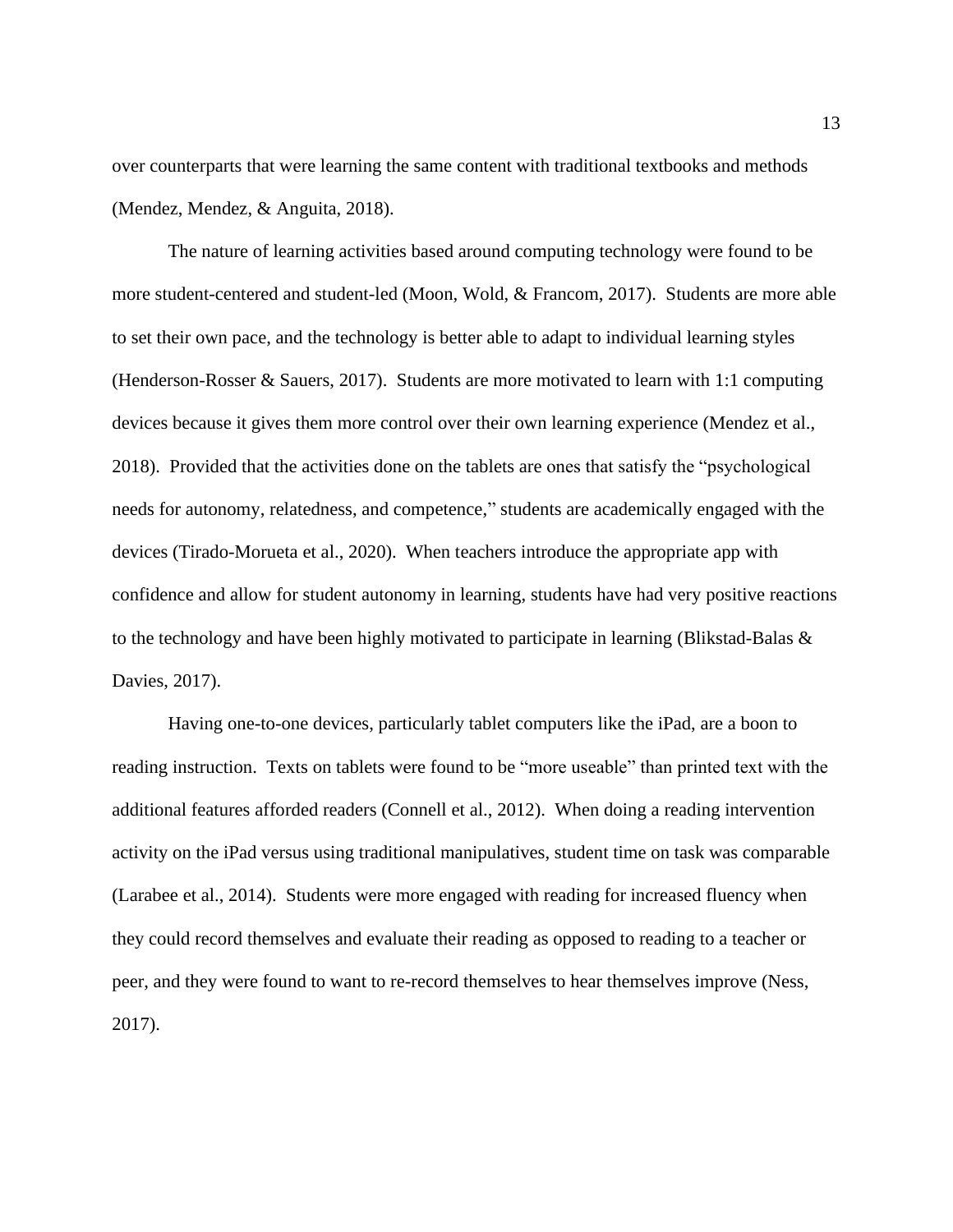Students also become more engaged in writing with 1:1 devices, especially in the cases where the curriculum has adapted for multimodal writing, or writing in media other than the traditional pencil on paper. A study noted that teachers found that students thought of work on their iPads to be "fun and exciting," and that writing was not perceived to be work by students. Opportunities for creativity were perceived to be wider with the use of iPads, and cooperation between students was perceived to be increased. Even amongst students who were unable to bring school devices home, there was an increase in interest in writing outside of school, and students who had previously been reluctant to write were seen to be more engaged in writing (Dunn & Sweeney, 2018).

#### **Student Achievement**

Milman et al. (2014) lamented that there has been little to no opportunity to observe the effects of one-to-one computing devices on student achievement, and as many as 29.6% of teacher populations they surveyed said that there was no perceived difference at all. In a later study of statewide standardized graduation assessments, no significant difference in achievement between classes with and without one-to-one devices was found (Williams & Larwin 2016. ) Reading from electronic devices versus from paper resulted in statistically similar comprehension scores (Sackstein, Spark, & Jenkens, 2015). In another study on reading interventions, doing the activity on an iPad saw student improvement that was comparable to using traditional materials (Larabee et al., 2014). Maboe stated in a 2018 study on using tablets for reading instruction, "Learners with learning disabilities who listen to audiobooks demonstrate increased literacy skills and reading ability." Further, Connell et al. (2012) assured us in their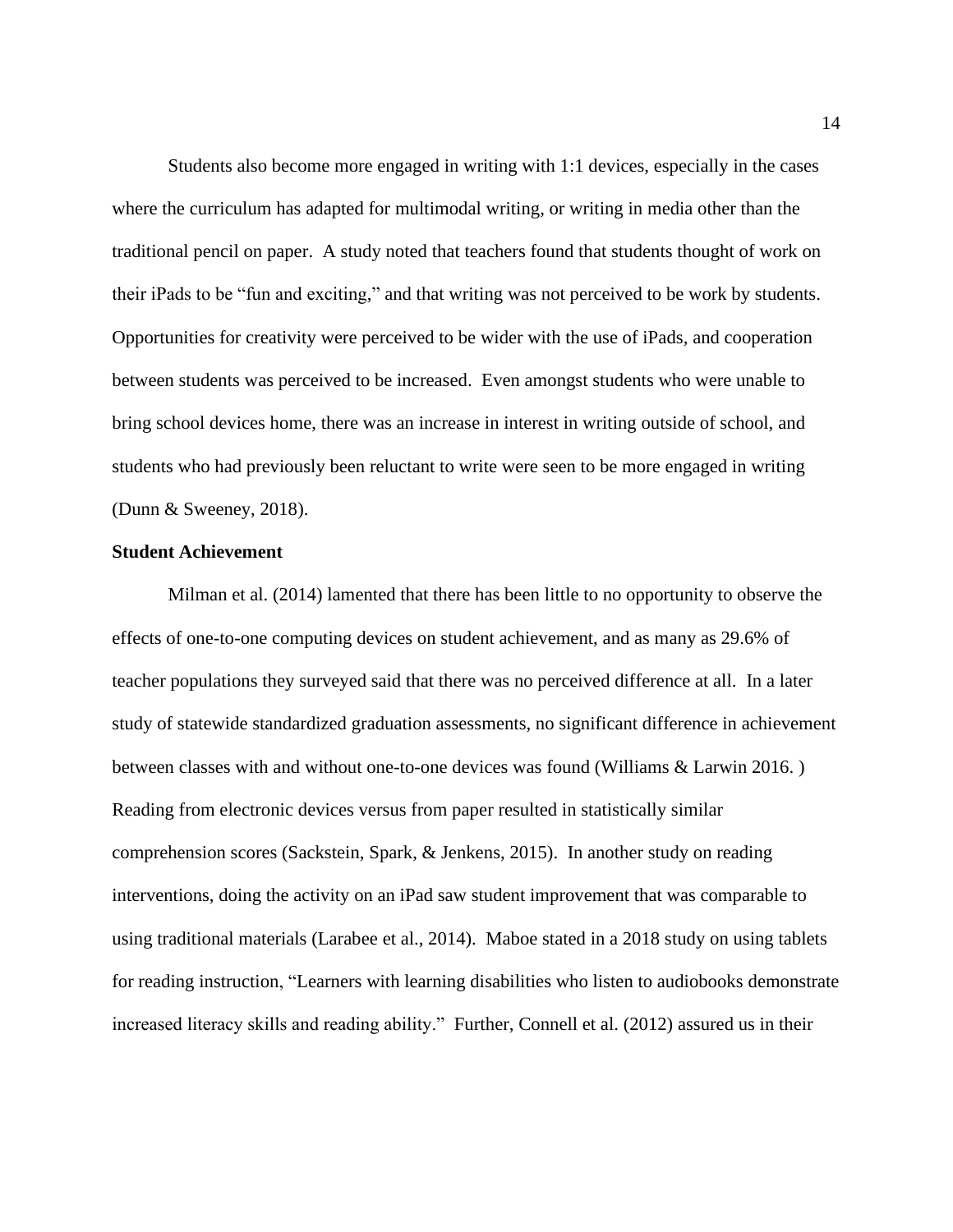study that, at the very least, the use of a tablet computer in reading instruction does not decrease a student's comprehension.

The use of one-to-one devices have not consistently been seen to make a difference across the board, but there have been significant changes for particular populations of students. Hispanic students who had access to their own devices saw an increase in their scores on statewide standardized tests when studied over the course of 5-8 years (depending on the time of implementation of the program), but African American students saw a decrease (Williams  $\&$ Larwin, 2016). Students with IEPs were found to have their scores decrease in the first 2 years, but in the following years there was an overall increase in scores (Williams & Larwin, 2016).

In one-on-one instruction, using iPads was found to yield higher than expected gains in reading comprehension (Moon et al., 2017). Reading time was initially found to be slightly slower on a screen than on paper when the technology was newer (Connell et al., 2012), but newer screen technologies have come closer to the clarity of paper and reading speeds have been found to be comparable or faster than on paper (Sackstein et al., 2015). In a study in Taiwan, English language learners showed greater improvements in their English skills using selfdirected learning on the iPad when compared to students receiving the same instruction and content in traditional ways (Wang, 2017).

A 2017 study comparing math instruction with and without tablets found that students' ability at problem solving was increased with the use of tablet computers, provided that the instruction was delivered in cross-curricular learning. The nature of tablets is that it allows for learning across subjects concurrently, and the authors of the study created an app that taught concepts of time in a variety of ways and alongside other topics. When compared to students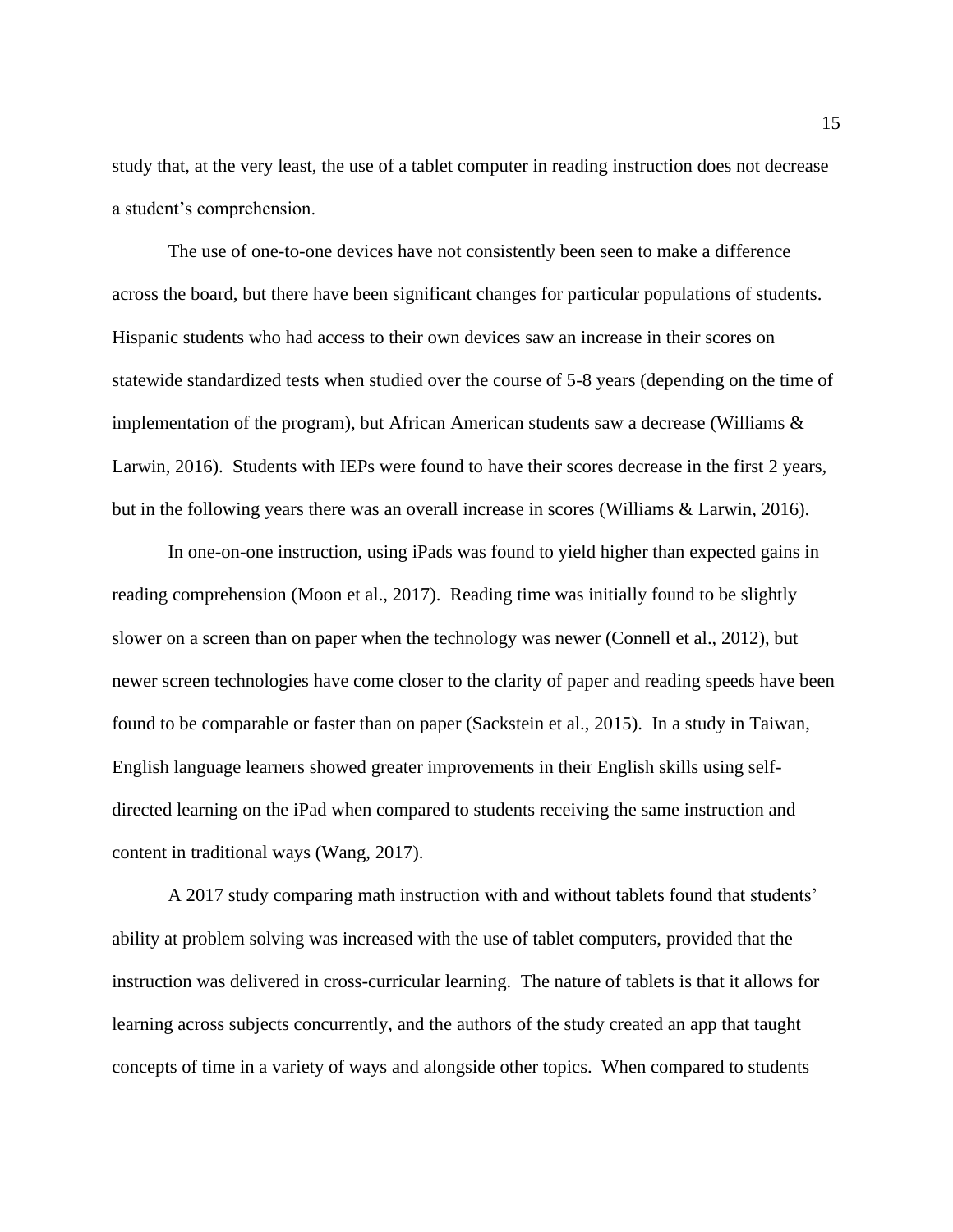learning the same concepts of time within the constraints of a traditional, subject-exclusive math class, the students with the tablets fared better in understanding and ability (Volk, Cotic, Zajc, & Istenic Starcic, 2017).

Moreover, a difference in achievement may not have been found with the overall use of one-to-one computing devices, but it was found that the type of device did make a difference. Students who were issued netbooks (the most common one being the Chromebook) saw gains in their standardized test scores over the years, while those issued iPads or full-featured laptops did not (Williams & Larwin, 2016). Alternatively, a study of tablet computer-use for instruction found that the tablet format was the ergonomically ideal form factor in that it best allowed for students to conduct their learning in multiple positions, allowing for the most free bodily movement to avoid being sedentary. They also found that the touch screen of the tablets made for better refinement of fine motor skills amongst students (Volk et al., 2017).

According to a 2017 study, the most significant contribution to education brought on by this technology is not the proliferation of the devices themselves but the potential for the shift in pedagogy. Teachers who were fully trained to take advantage of the wide range of applications available for learning were able to start shifting from a teacher-led model to one where the role of the teacher was more that of a coach or facilitator while students were the drivers of their own learning. Where teachers did not take full advantage of the possible shift in the way they taught, they at least saw the benefits of improved communication, faster access to information, and easier means to provide feedback to students (Geer, White, Zeegers, Au, & Barnes, 2017).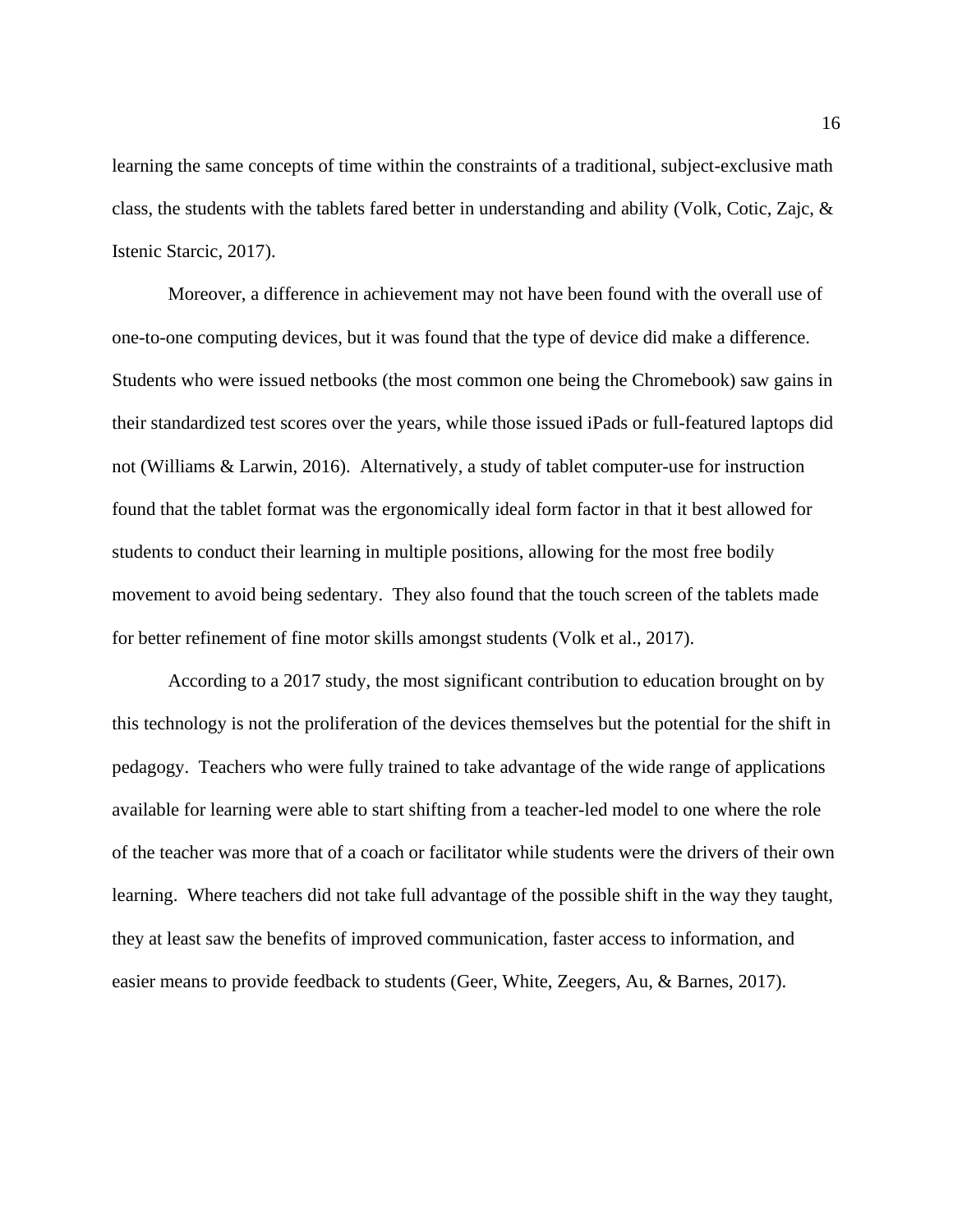### **Summary**

The findings of research on the implementation of 1:1 devices in classrooms present a mostly positive picture. Positive results have been dependent upon the level of commitment each educational institution has shown in implementation, with better results coming from classrooms, schools, and districts that have used the technology to transform the learning experience rather than overlay it upon their existing curriculum. Other primary factors influencing the successful implementation of the technology have been how the devices have been deployed and whether or not the students are allowed to make use of them outside of the school environment. While no one implementation has been seen as the one to model all implementations off of, there are some general trends that are seen as indicators of whether or not the program is being set up make improvements in academic achievement. Conclusions and recommendations are discussed in Chapter 3.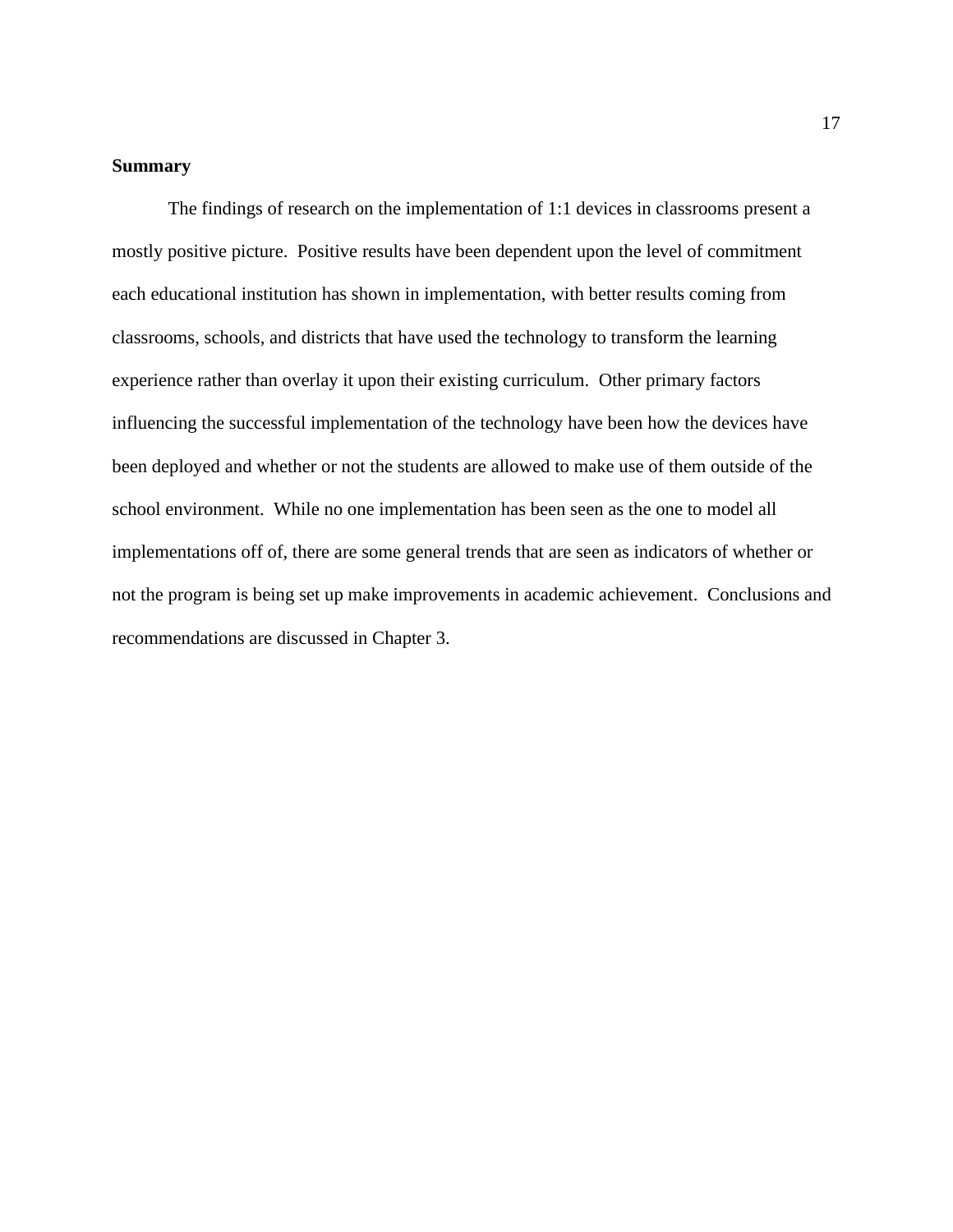# **Chapter 3: Action Research, Methods, Findings, Conclusions and Recommendation**

The purpose of this research paper was to study the implementation of 1:1 devices in classroom settings and determine their effectiveness, if any, on student achievement as well as evaluate the conditions under which the technology is implemented. In Chapter 1, I provided background information, and in Chapter 2 I presented a review of research literature. In Chapter 3, I discuss my own experiences in the field, findings, recommendations, and implications from research findings.

# **Methods**

Over the course of 3 years, I actively took part in the implementation of 1:1 devices in three different educational settings. These schools were chosen for my action research out of convenience, as they were the institutions that were available to me. What follows in the next sections is an account of experiences observed, comparisons of actual classroom occurrences to best practices found in research, and outcomes of the practical usage of 1:1 devices in the classroom. With each school, I describe the devices used and their implementation, what the intended use of the devices were as instructed by school administrators, and how the devices were actually used in each setting. In the conclusions, I describe the successes and failures of the systems in place in each school, the support structures in place in each school as they pertain to the devices, the students' usage of the devices, and compare the application of the devices in the field to the research found in the literature.

# **Research Scenario**

I investigated my research at three schools, all implementing 1:1 devices in distinctly different ways. Classrooms studied include three upper-elementary settings, two public schools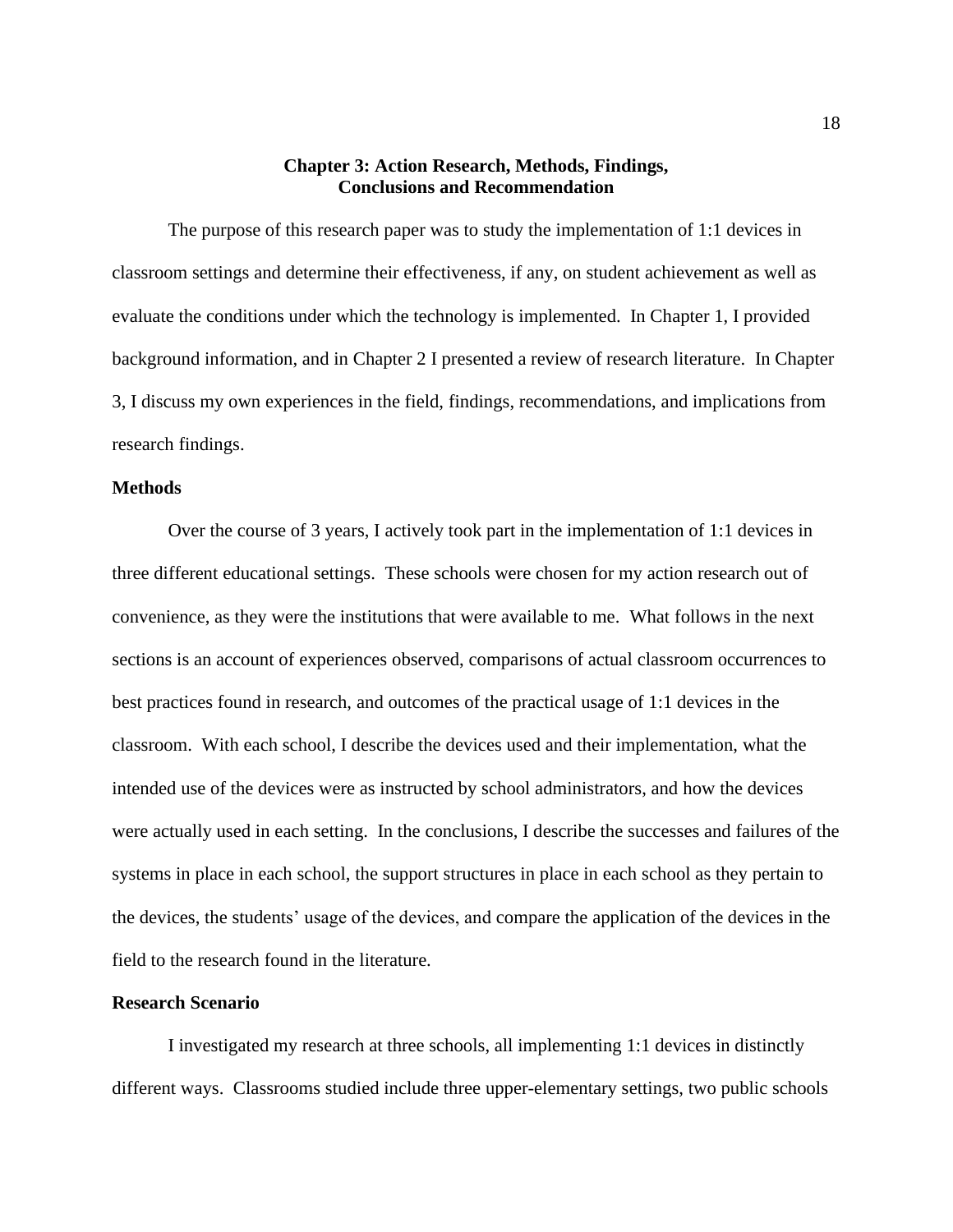(one urban and one suburban), and one private school. The two public schools had districtprovided devices, while the private school was BYOD. In each scenario, the teacher observed was a new hire with prior teaching experience, placed in the classroom with limited training on the use of the devices but with the expectation that the devices be used for certain educational activities. Student population varied, with the private school and the suburban school being primarily of white students and the urban school being almost exclusively minority students.

### **Public School A**

Public School A was an elementary school (K-6) in a suburban district of a Midwest metropolitan area. The classroom primarily observed was one of three sixth grade rooms in the school, all of which exclusively use 1:1 iPads.

**Devices.** Each student was provided an iPad by the school district, and as each iPad was set up specifically for that student, students were automatically signed into instructional software that required individual accounts. This device is intended to serve the student from sixth grade (their final year of elementary school) up to ninth grade (their final year of junior high), whereupon they will receive Chromebook laptops at the high school level. Each student was provided an account through the Google Suite for Education, which allowed them access to email, cloud-based storage, and a suite of productivity applications. The iPads accessed applications strictly through the district's Self-Service app as opposed to Apple's own App Store so that only district-approved apps would be installed. Students were not allowed to take their devices home at this grade level in any classroom in the district. A set of keyboards was also provided to each classroom, but only enough for a third of the students to use them at any one time.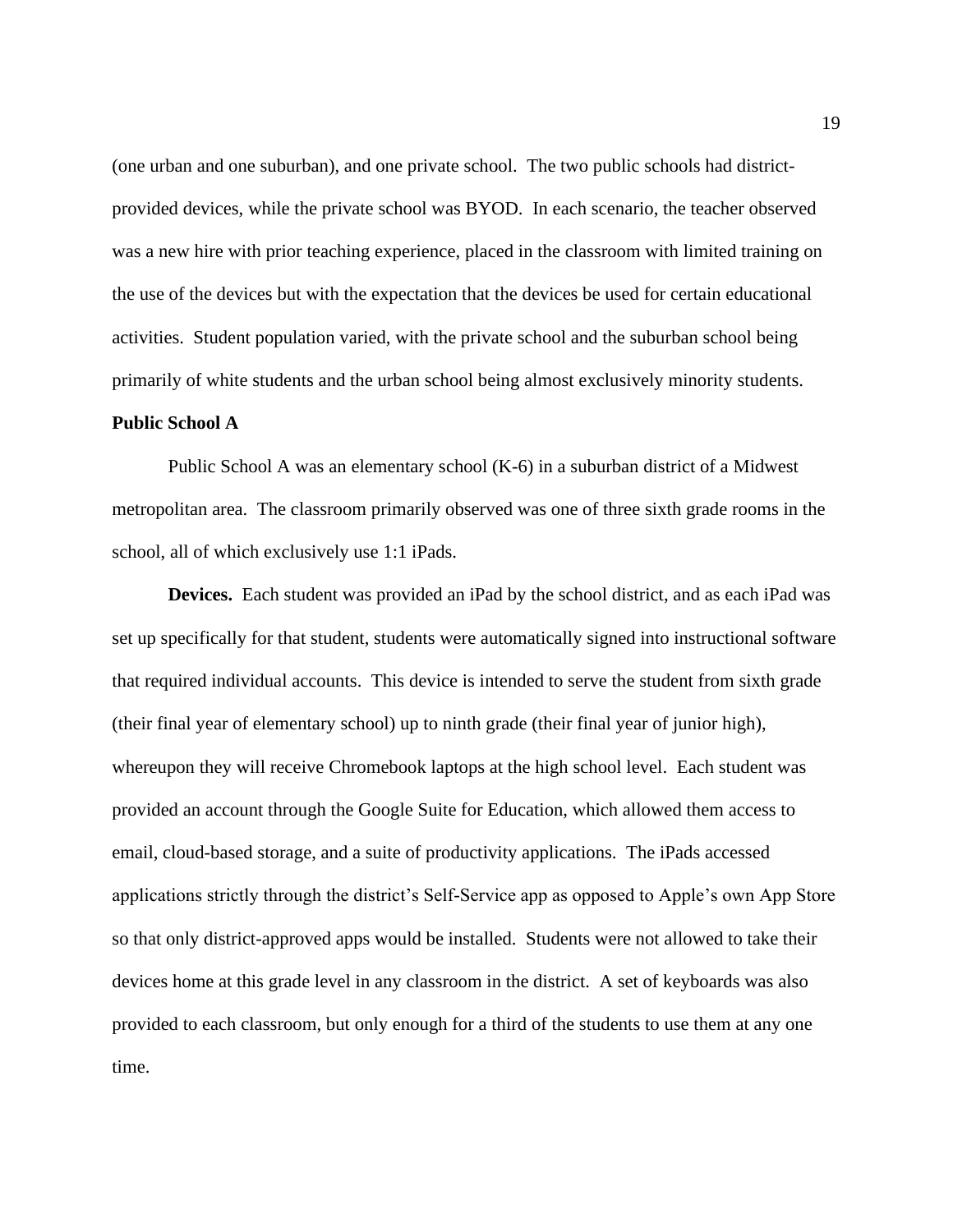Instructional staff were also provided with iPads, either one that matched the student devices to augment the district-provided laptop or an iPad Pro that served the dual purpose of instructional device and work computing device. All iPads provided to the staff also had unfettered access to Apple's App Store and was preloaded with Apple Classroom, a device management app that allows the monitoring and control of student devices. Classrooms were outfitted with a projector-based interactive whiteboard manufactured by Promethean, and teachers who opted to use the iPad Pro were also provided an Apple TV for the purpose of screencasting from their iPad.

**Instructional Intent.** The district was in its fifth year of their 1:1 iPad program. The primary intent of the devices was to introduce the students to the concepts and practices of learning with the iPads, and many of the lessons surrounding their use was geared toward teaching behaviors and usage skills. There was no specific curriculum written for the devices, but teachers were encouraged to make use of various school-provided teaching tools as well as the Google Suite for Education (used in lieu of Apple's productivity suite so that student accounts could be used at the high school level), and emphasis was placed on students learning the school-provided portal for managing student grades and assignments. Outside the standard productivity and student management apps, also provided at this school for sixth grade was IXL, a service that provides a standards-based set of lessons meant for independent learning through its website and app, Epic!, a service that provides ebooks and audiobooks, and the digital version of *Northern Lights*, the text for the social studies curriculum. Staff resources available to teachers was a part-time technology mentor teacher, which was shared with another school in the district, the building IT manager, and the building media specialist.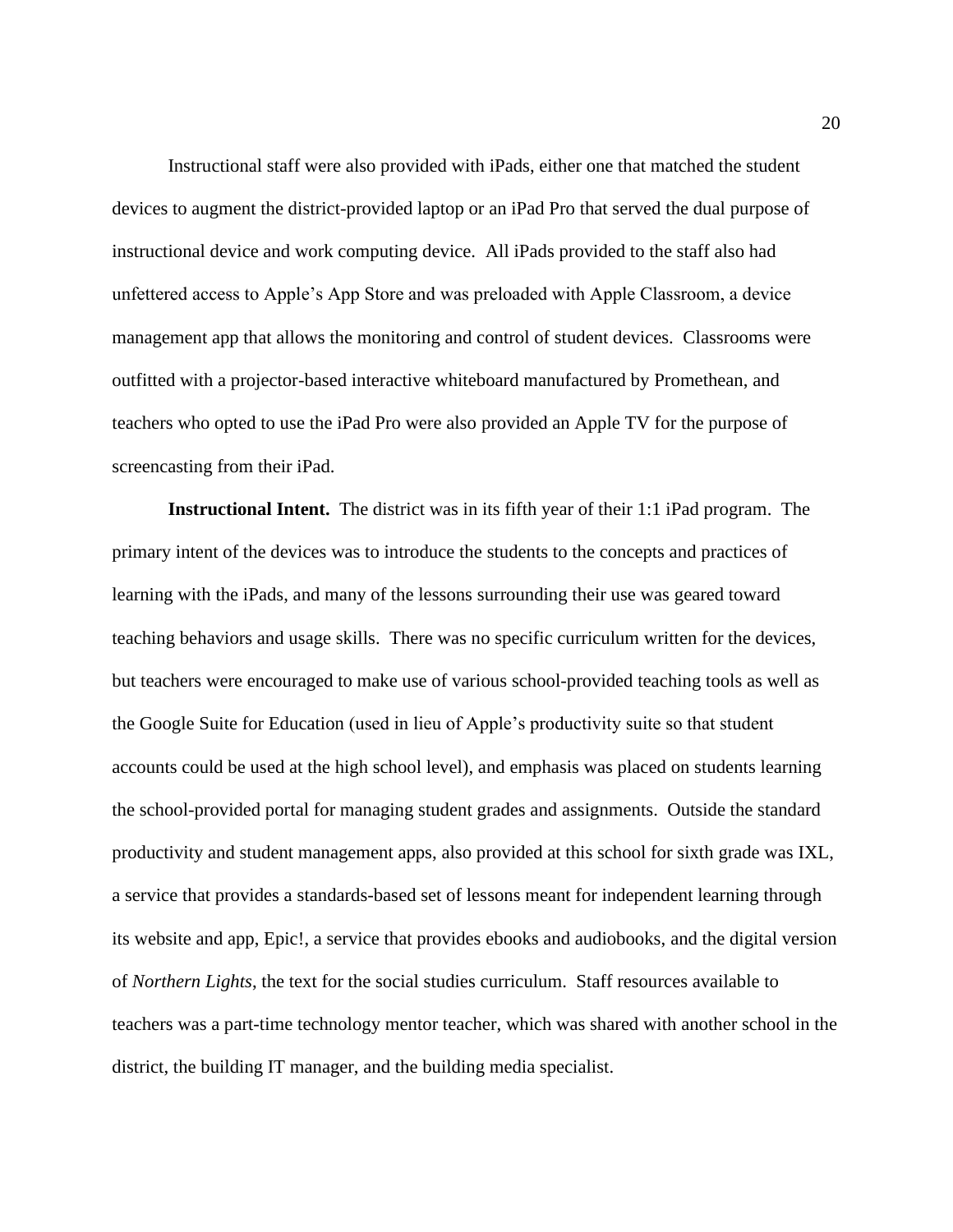**Practical Application***.* Ultimately, it was up to the individual teachers to determine the degree of usage and instructional purposes. An array of implementation was observed amongst the four sixth grade teachers (the classroom studied was taught by two half-time teachers that split their time between AM and PM), from one teacher using the tablets for most schoolwork to one teacher almost refusing to use the tablets for various reasons, most relating to unfamiliarity with the use of the devices and a perceived lack of control. A frequent use for the tablets was to avoid having to use the school's central computer lab. As the devices were restricted to use at school, all instructional usage of the tablets was restrained to the classroom. Students could not be required to continue any assignments on the iPad outside of school, so time had to be given during the school day from completion of any instruction on the tablets. Students who had access to a computing device at home were able to, and did, log in to resources from there, but they were at an advantage over students who did not have such access.

#### **Public School B**

Public School B is an elementary school (K-5) that is part of the district in the core city of a Midwest metropolitan area. The classroom primarily observed is one of two fourth grade classes and has enough devices so that every student can use one concurrently, but devices are not assigned to individual students like in a true 1:1 setting.

**Devices.** Provided for instructional use specifically for this classroom was a cart containing 13 Chromebooks (originally 16), and this was augmented with seven iPads from a set of 28 that was intended to be shared amongst four classrooms. While it was district policy to strive for each student to have a computing device available to them in the classroom, it was not the case that each student had one assigned to them or necessarily that there were enough devices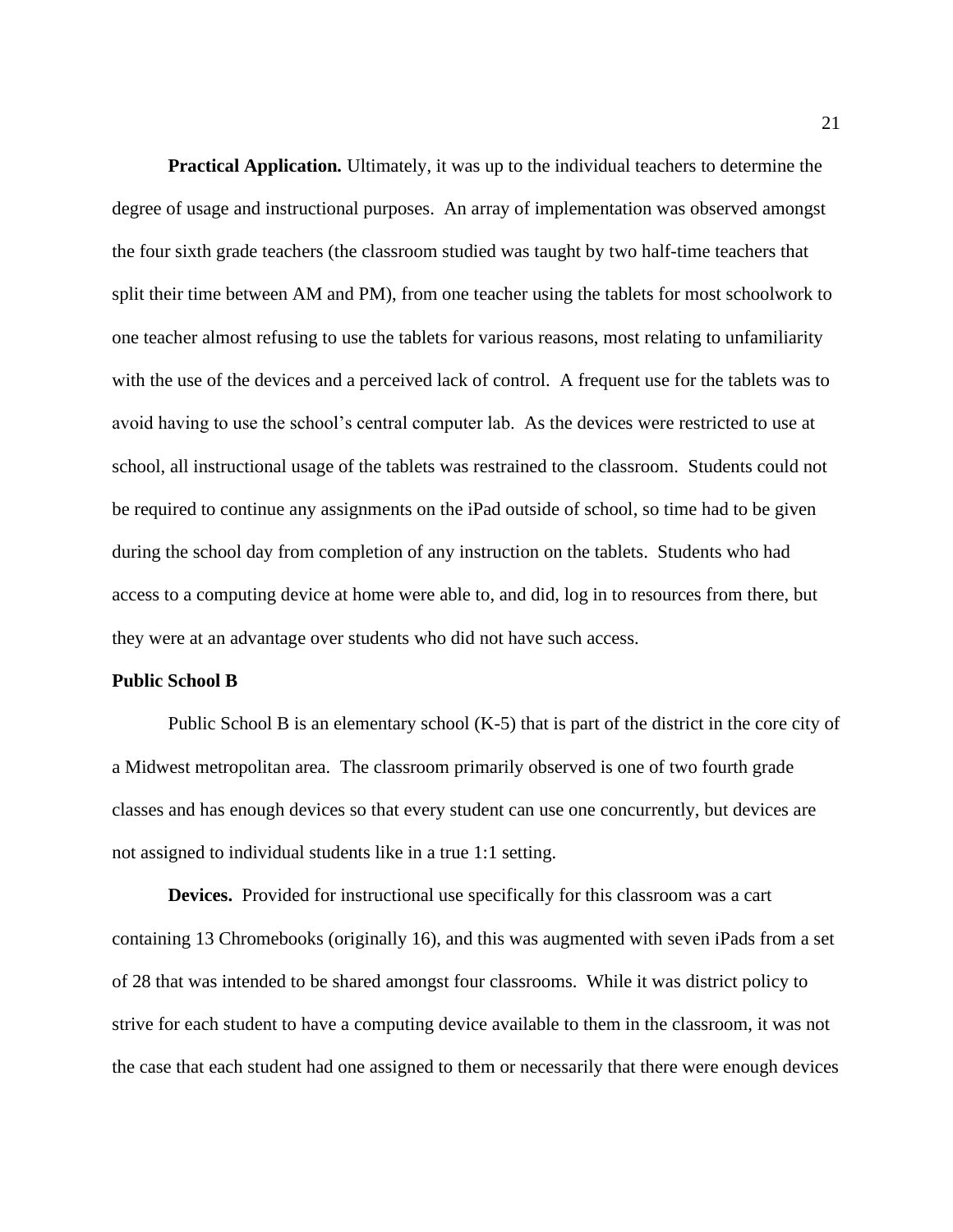in every classroom for each student. Students had a portable profile that they were able to access once logging in to the Chromebooks, or they accessed their accounts for various district-provided applications and services through the Clever app on the iPad and a QR-code badge. Each student was provided an account through the Google Suite for Education, which allowed them access to email, cloud-based storage, and a suite of productivity applications. As the Chromebooks were operating Chrome OS, applications for the Chromebook were entirely web-based and extensions were only allowed to be installed by the systems administrator. The iPads accessed applications strictly through the district's Self-Service app as opposed to Apple's own App Store so that only district-approved apps would be installed. As the iPads were provided by the individual school to supplement the classroom set of devices, the Chromebooks were the district's preferred devices and were supported as such by the centralized IT department. Staff resources available to teachers were a part-time IT administrator shared with another district school, the building media specialist, and a literacy specialist.

**Instructional Intent.** The devices provided were intended for use for individualized instruction. Use of the devices was up to the school to implement, and primarily the applications used were Lexia Core5, a standards-based literacy program meant to be used independently, and either Dreambox or Prodigy, similar applications provided for math (teachers chose one or the other, and in the classroom observed Dreambox was used). Occasional testing was done on the in-classroom devices, but much of this was also done in the computer lab.

**Practical Application.** The common practice in the building, as prescribed by the literacy specialist, was to make use of the devices during small-group rotations during the literacy block each day. The literacy block was typically alternated between 10- to 15-minute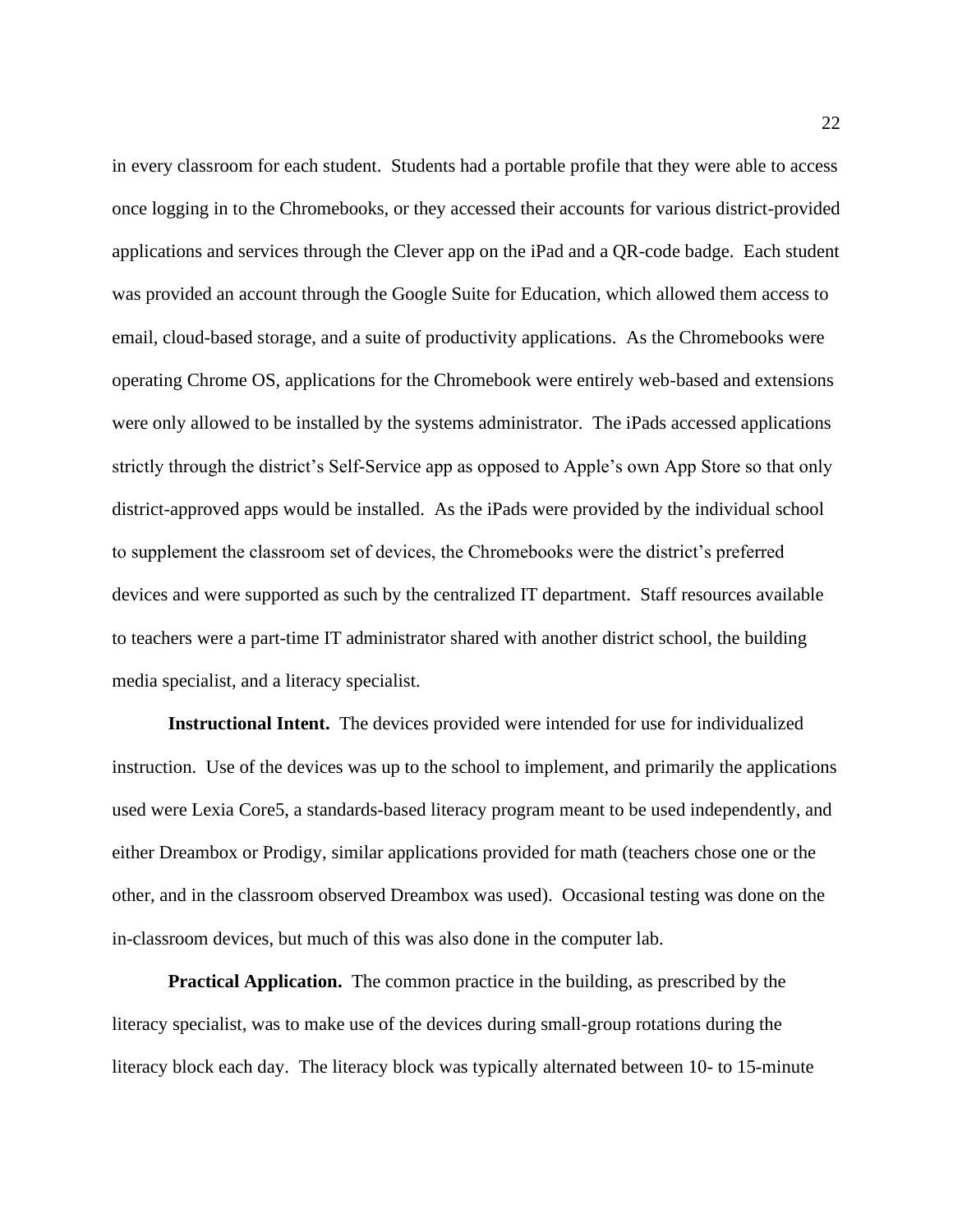mini-lessons and 10- 15-minute blocks of time for working with small groups. During this time, students not with the teacher were either silently reading or writing or doing lessons through Lexia Core5 on devices. As there was no means to monitor student screens as they worked, some students did not feel obliged to participate, nor were there staff members in the room available to assist. Students had a tendency to neglect their academic work when left unattended.

The inability to assign a device to each student specifically was not ideal, especially for a classroom where low student performance meant that every minute of instructional time needed to be maximized. The additional time it took for remembering complicated passwords and logging in to the computer and then an application resulted in less time than if the students were to have a device dedicated to them. Students with low reading abilities had difficulties in using the Chromebooks, and they gravitated instead toward the icon-based iPads. One student in particular was hampered by an inability to type in a username and password, resulting in even more lost instructional time if a staff member was unable to assist immediately.

As the devices were not permitted to go home with students, all use of the devices was restricted to the classroom and time for completion of activities had to be included in planning. While students were made aware that they were able to log in to their Google accounts, Lexia Core5, and Dreambox, but it was rare that any student took the opportunity outside of school to extend their learning through the technology provided.

#### **Private School**

The private school observed in this study is a for-profit school in the suburb of a Midwest metropolitan area. The classroom observed is fifth grade and has 1:1 Android tablets.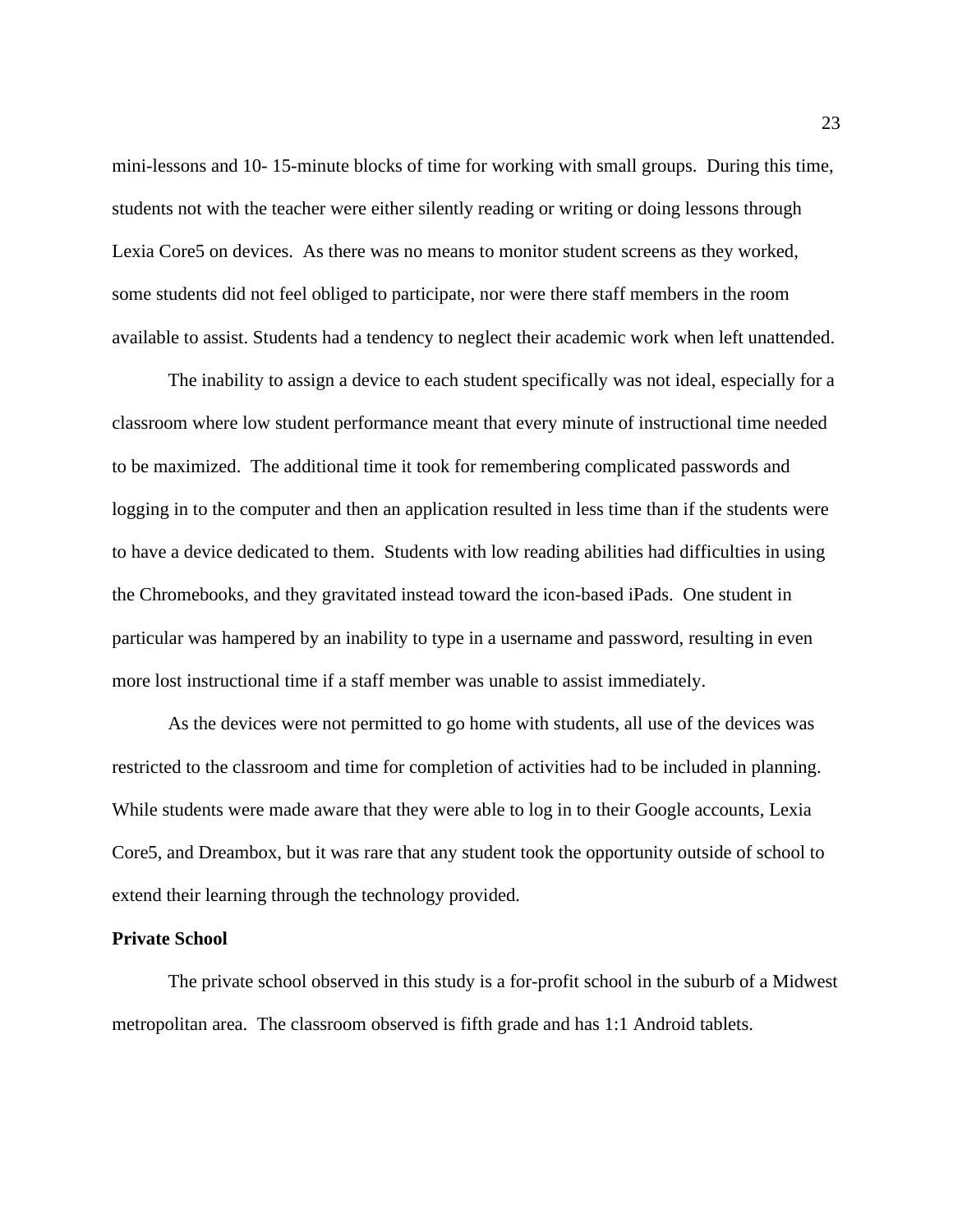**Devices.** Students grades 3 through 8 were required to provide their own Android tablets. A set list of minimum requirements was given, and it was the responsibility of the students and families to purchase and maintain the devices. There was no uniformity across devices, nor was there hardware support provided. Students had access to the full Google Play store, as these were unmodified tablets as is typically purchased for personal use. Legally, parents were required to install software and accept the terms of service, and no staff member was to install software or have students install software on their own. The only resource staff available to teachers was the building IT manager, and the only support provided was for the school's proprietary app.

**Instructional Intent.** The devices were required specifically for accessing the school's proprietary app, which was developed only for Android. Initially, teachers were instructed to connect the tablets to the school Wi-Fi strictly for downloading electronic versions of the school's self-published textbooks, and then they were to remove access from the network. Once downloaded, elementary students were only to use their tablets for accessing the books loaded on to their devices. It was the stated preference of the parent company of the school to use the electronic version of the textbooks over the paper versions, but it was not a requirement to do so.

The classroom observed received special permission from the school's corporate office to use the devices beyond what was permitted. The school's Microsoft Office 365 license provided for 1,000 student accounts, and each student in the one 5th grade classroom was granted access to an account. Students were specifically requested to install OneDrive, Word, PowerPoint, and Excel for the purpose of creating, editing, and sharing documents for instructional purposes. The writing curriculum was particularly augmented with the additional requirements that students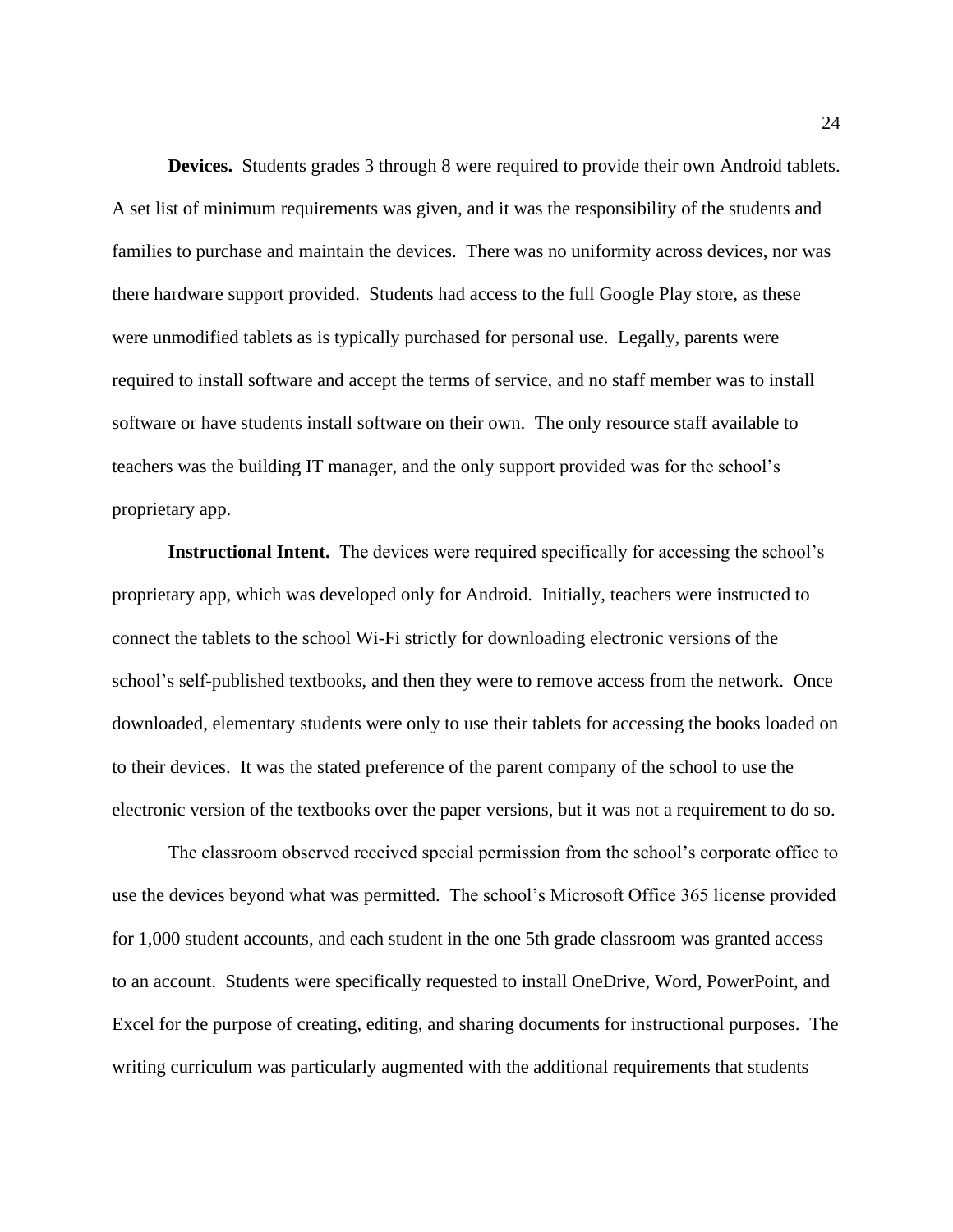type all final drafts and submit all work by sharing the documents with the teacher (use of Outlook and email was not permitted). Use of the tablets became part of the required writing process, and students were obligated to not only submit their work digitally but to respond to comments made on their work and improve their writing accordingly.

**Practical Application.** Generally, teachers in the school did not follow the guidelines set for student tablet use. In practice, the use of the printed textbooks was highly favored over the electronic versions and the tablets were mostly unused. It was common for students to not have their devices. In the observed classroom, the printed texts were still preferred but the tablets were used more heavily as their use was required by the teacher for the writing curriculum. In most classrooms, the tablets were even seen as nuisances or the teachers were not willing to realize their full capabilities as their use was not part of the prescribed curriculum. One teacher once lamented that there were no computers available in the classroom as had been in the past, ignoring the fact that the tablets themselves were computing devices. In-school technical support was only provided for the one proprietary app published by the school.

As the tablets were the personal property of the students, work was able to be completed outside of the classroom. Obtaining access to an internet connection was not an issue with any of the students, as that is a common concern when sending devices home for students to complete work. It was noted that a few students had submitted homework assignments past 9 pm. Students often had an array of non-academic applications on their tablets, and many students across all classrooms were in the habit of using the tablets outside of school for leisure rather than academics.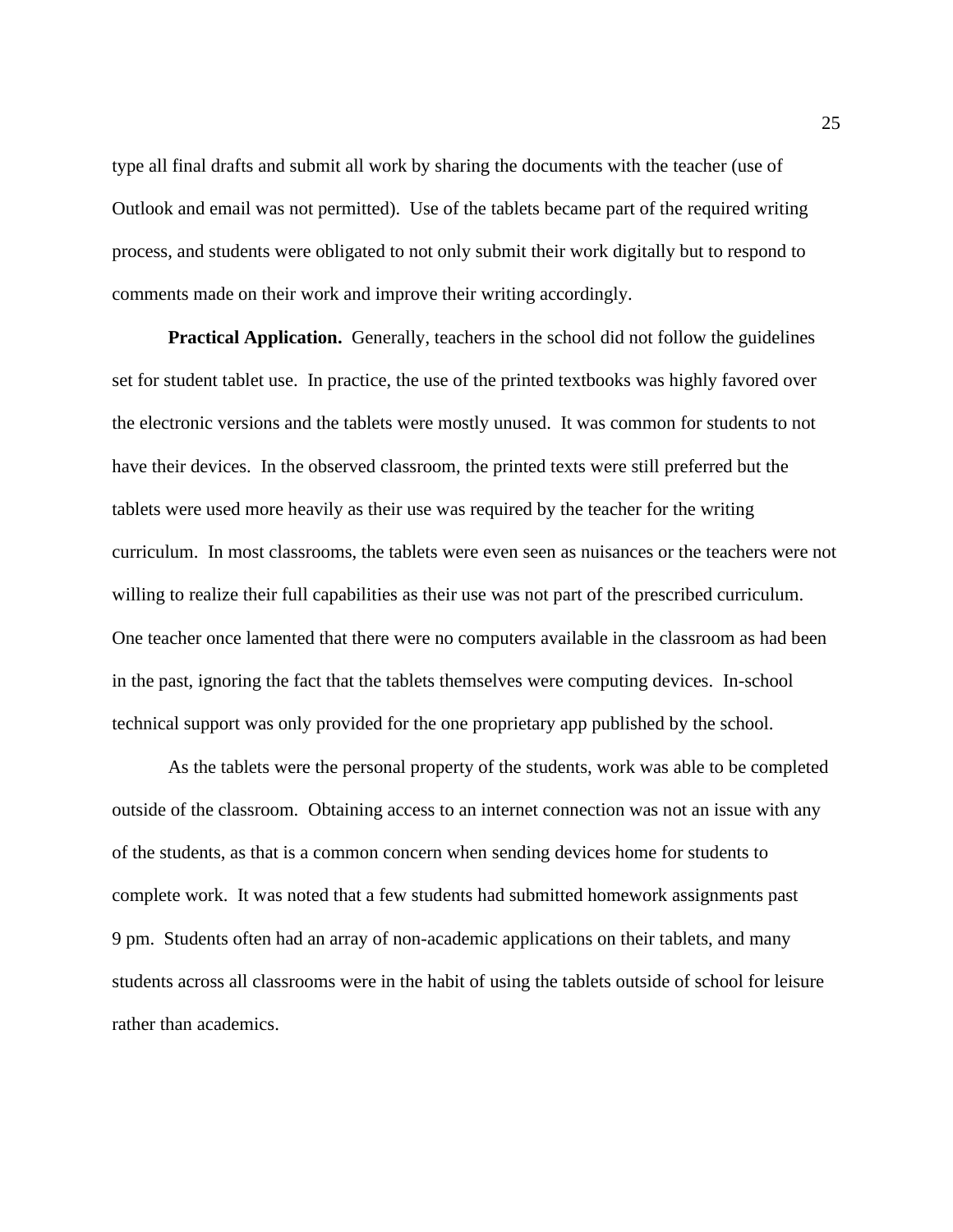### **Conclusions**

**Public School A***.* Public School A had the most uniform and most complete implementation of devices amongst the schools observed. A comprehensive training was provided in the initial rollout of the devices, and there was continued support for their use in place. Students and teachers were all on the same device, had access to the same versions of the same applications, and the familiarity made it easy for teachers to support their students. This compares to Middleborough in the Selwyn et al. (2017) study, where the uniformity of devices led to an easier adoption of the technology. Also, in both Public School A and the Middleborough school, well defined guidelines for device usage amongst students were set by the school administration, and teachers felt more comfortable with introducing the devices to students with the clear directives.

However, Public School A did not seem to have a clear curriculum for the usage of the devices other than to prepare students for their use in later school years. Teachers were reluctant to give up instructional time for students to use the devices, as they were not allowed to make use of the devices outside of class time. The inconsistencies in the use of devices by teachers can be compared to Blickstad and Davies (2017) where, looking across classrooms, student excitement and engagement with the tablets waned when it was evident that teachers were less likely to use them. Student interest in devices also waned when it was apparent that teachers were simply using them as replacements for traditional classroom teaching tools like worksheets and textbooks (Blickstad & Davies, 2017). Here was seen a similar mismatch in expectations of students as observed by Chou and Block (2019) where students were facing the promise of a redefinition of learning and instead saw mostly that the devices were used to replicate more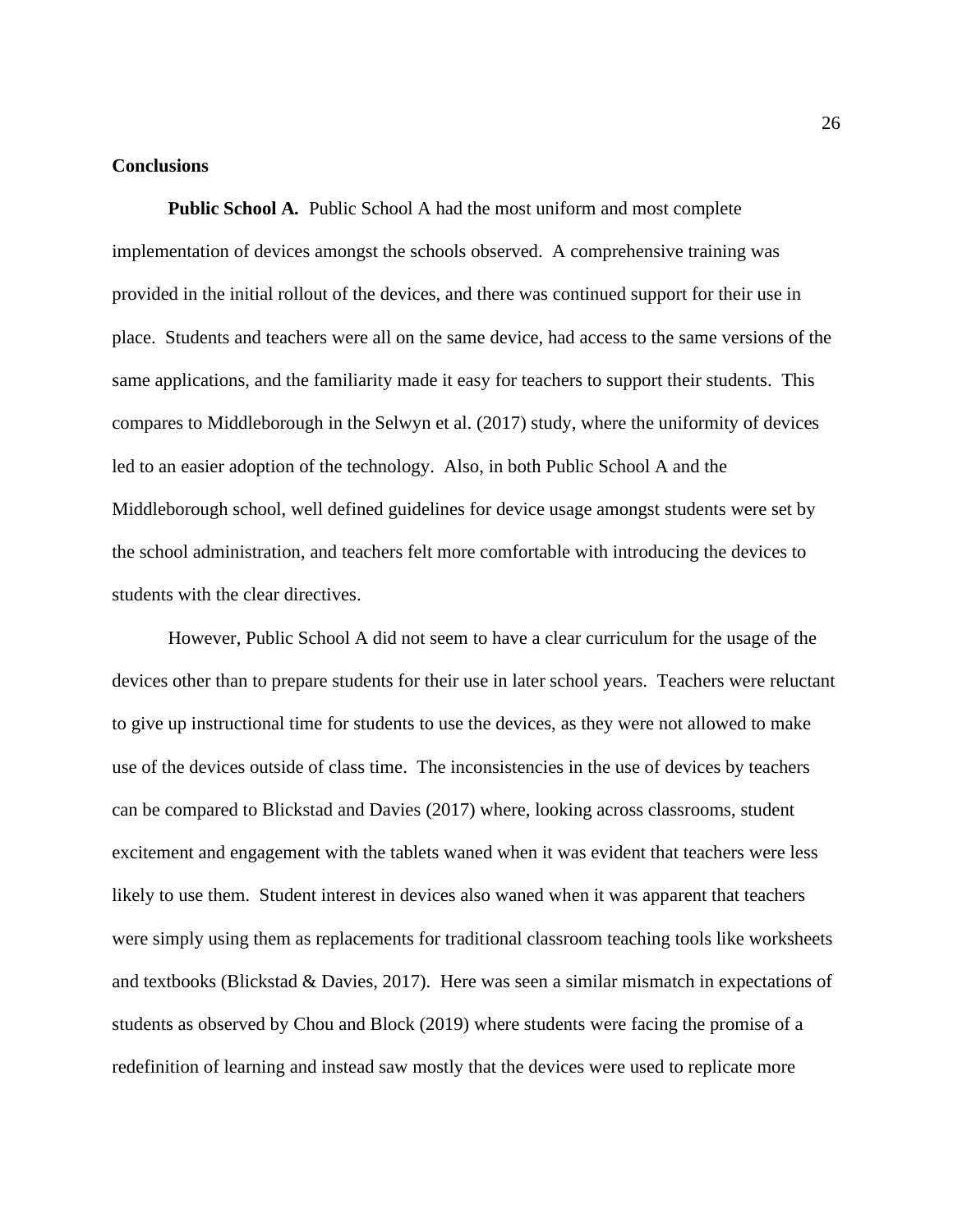traditional analog learning activities. The most common uses of the iPads were analogous to tasks that were already being done on paper prior to the deployment (assignments being managed through Google Classroom or grades and assignments being checked periodically), and as there was no defined integration of the devices into the curriculum anything done with the devices was a "value added" activity or enrichment and not necessarily transformational.

Public School A had the most successful deployment of 1:1 devices of the three schools observed. Having uniformity in the type of devices, clear expectations of their use, and the support and infrastructure of the school administration made for an easy adoption of 1:1 devices (Selwyn et al., 2017). While it lacked the transformational changes that having access to the devices has the potential to bring, the investment in the infrastructure and support at least put the devices in the hands of students. As with other schools that have had a full 1:1 implementation, with further training and continued use, a shift could happen for the school to realize more potential from the devices (Geer et al., 2017).

**Public School B***.* Public School B only barely could be considered a 1:1 school, despite that being the purported goal according to the IT manager. While it was technically true that there was one device per student, at least in the classroom observed, the devices were not specifically assigned to individual students. There was some modicum of individualization in the setup as student profiles were portable on the Chromebooks and logging in to any of those devices gave the feeling that it was set up for that student. With the transient nature of the student population, though, this could be seen as a preferential setup. Students transferred schools more frequently than in the other schools studied, as some had unstable housing or home lives, and transferring a virtual identity was far easier than having a device move with the student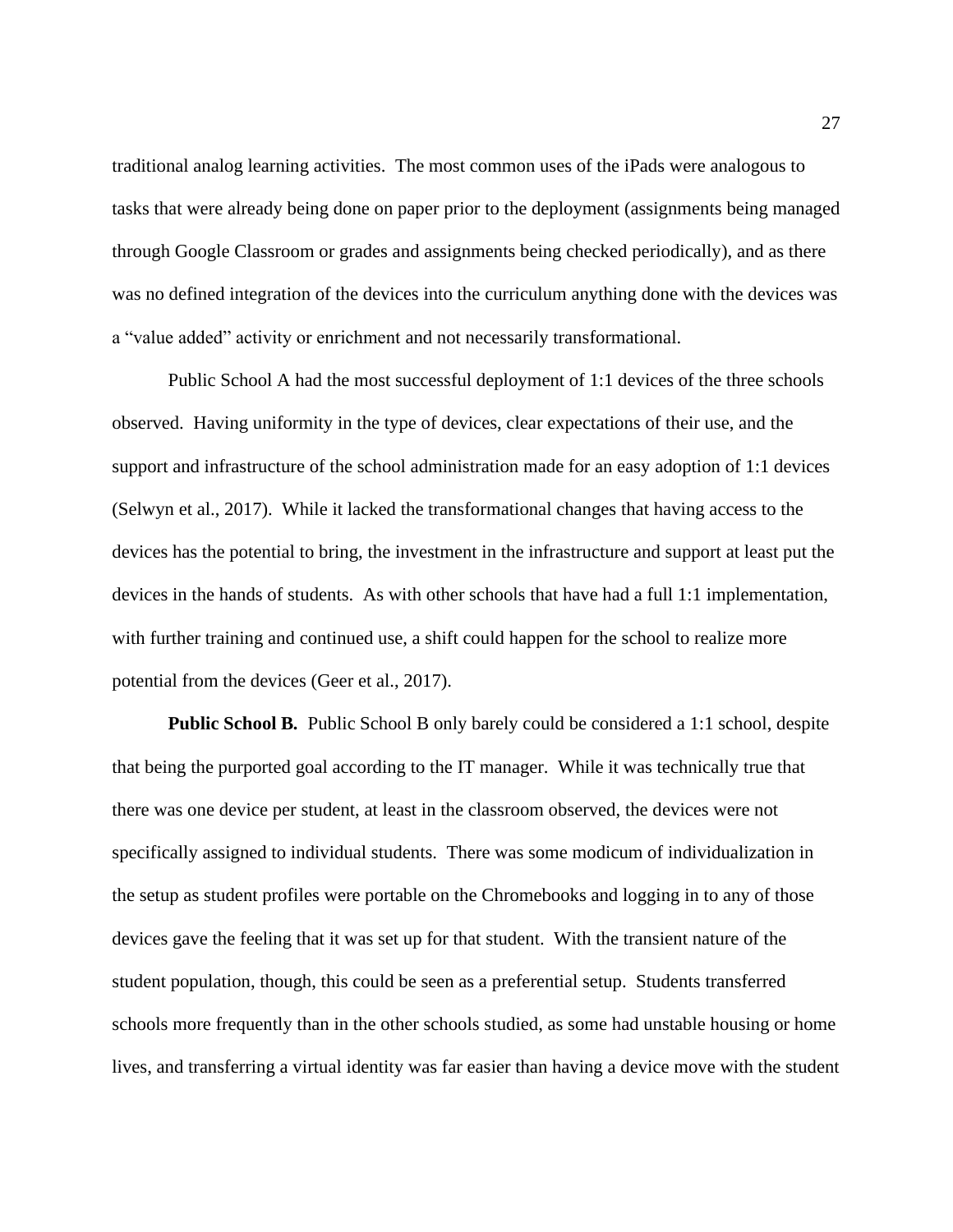and could still give the illusion of the district being 1:1. However, as a third of the devices were iPads, the illusion was shown to be just that.

The inconsistencies in types of devices also led to similar problems to the Mountview school in the 2017 study done by Selwyn et al. While the Mountview school was a BYOD school and Public School B was not, in both cases the result was a mixture of devices on different platforms. The increase in instructional time used for teaching students the different ways to access resources led to a decrease in interest to use the devices. Both schools had a higher number or low-income students, and this led to implementation decisions in terms of which devices to deploy that were supposed to be accommodating but instead led to a disservice to students due to incompatibility and inconsistency. Mountvew allowed for whatever devices students had on hand to be used, including smartphones (Selwyn et al., 2017), while Public School B had teachers scrounging for whatever devices were available to meet a directive for each student to have a device.

There was also a different attitude toward the different devices, similar to what was seen in Blikstad-Balas and Davies's (2017) analysis of the Los Angeles schools' deployment of 1:1 devices. In both Public School B and the Los Angeles district, the iPad was viewed as a more "fun" device, while the Chromebook was viewed as a "work" device, in addition to the iPad being selected in Los Angeles for its ease of use for younger students. In Public School B, similarities were observed in that students preferred to use the iPad, also for its ease of use and it being a more "fun" device to use.

Many of the issues with the deployment of 1:1 devices in Public School B stemmed from the massive undertaking of implementation in a large urban district with limited resources and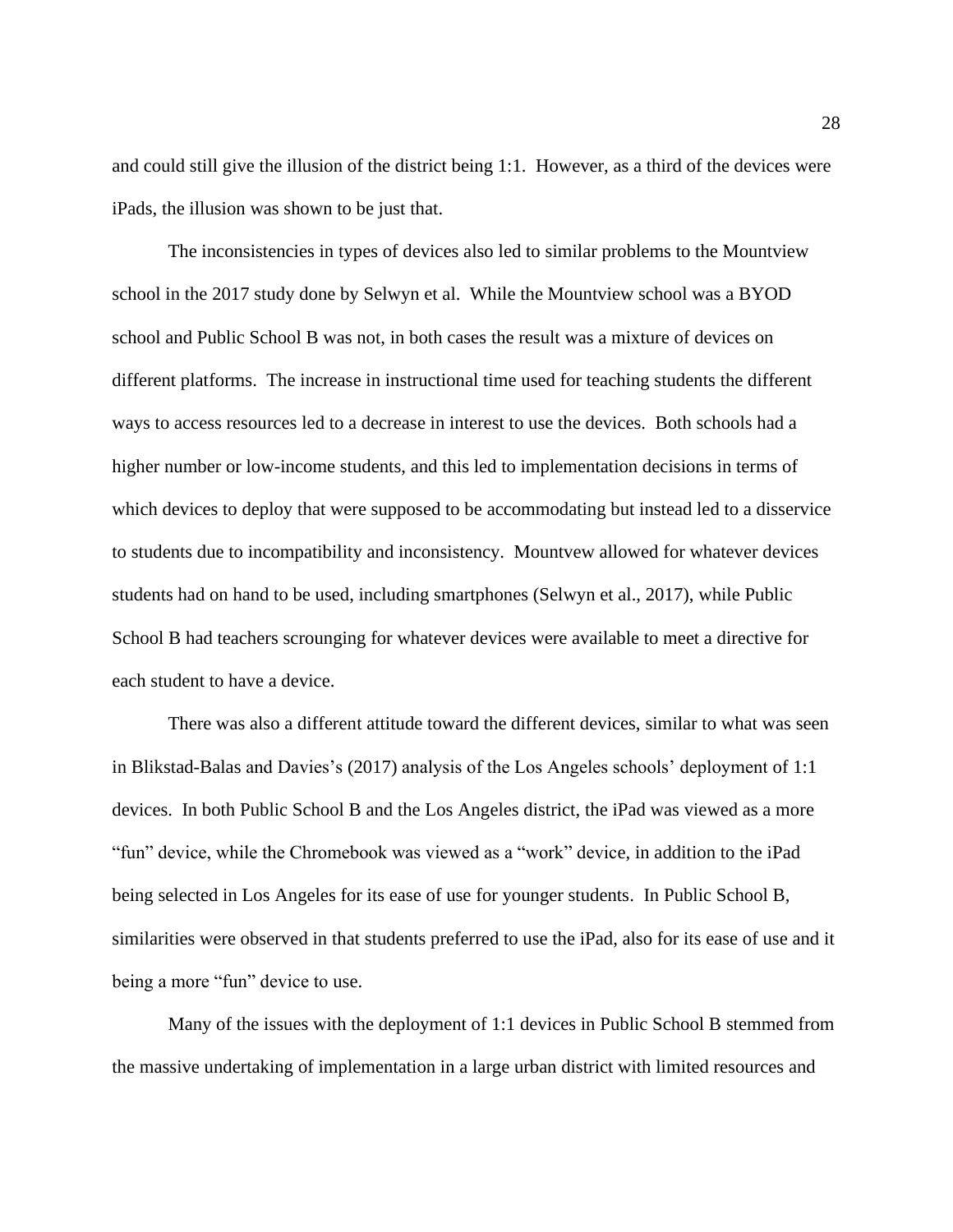heavy bureaucracy. The district comprised of 40 elementary schools, and the support for the devices was centralized at the district office that offered little flexibility. Requests for new apps through Self-Service were typically not granted as the iPads were not the devices preferred by the district office. Extensions and apps on the Chromebooks, such as one that would allow for scanning a badge to log in instead of the laborious usernames and passwords, could only be installed by the part-time IT manager, leaving teachers' hands tied when it came to wanting to try new things. This also compares to the Chou and Block (2019) study where teachers and students faced the frustrations of inadequate and overly bureaucratic centralized support from a district IT department attempting to deploy devices across several schools at once.

Public School B is an example of how not to do a 1:1 device implementation in a school district. It was not a true 1:1 deployment as each student did not have a device dedicated to them, and even in the classrooms where there were enough devices there was a mix of devices. The stated goal of the district may have been to become 1:1, but it was premature to call it that at the time. As forewarned in the Bilikstad-Balas and Davies (2017) study, despite student interest in the devices they were not well integrated into the curriculum.

**Private School.** The Private School was a fascinating dichotomy of having the devices in place and advertising that the school was on the forefront of technology in the classroom while at the same time restricting the use of said technology to the point where it was hardly used at all. Even the one approved app, a proprietary app that had the school's own textbooks and student management system, that was the reason for requiring the tablets in the first place was rarely used at the elementary level. The limited use of the tablets, even in the one classroom where expanded use was allowed, was not transformational at all.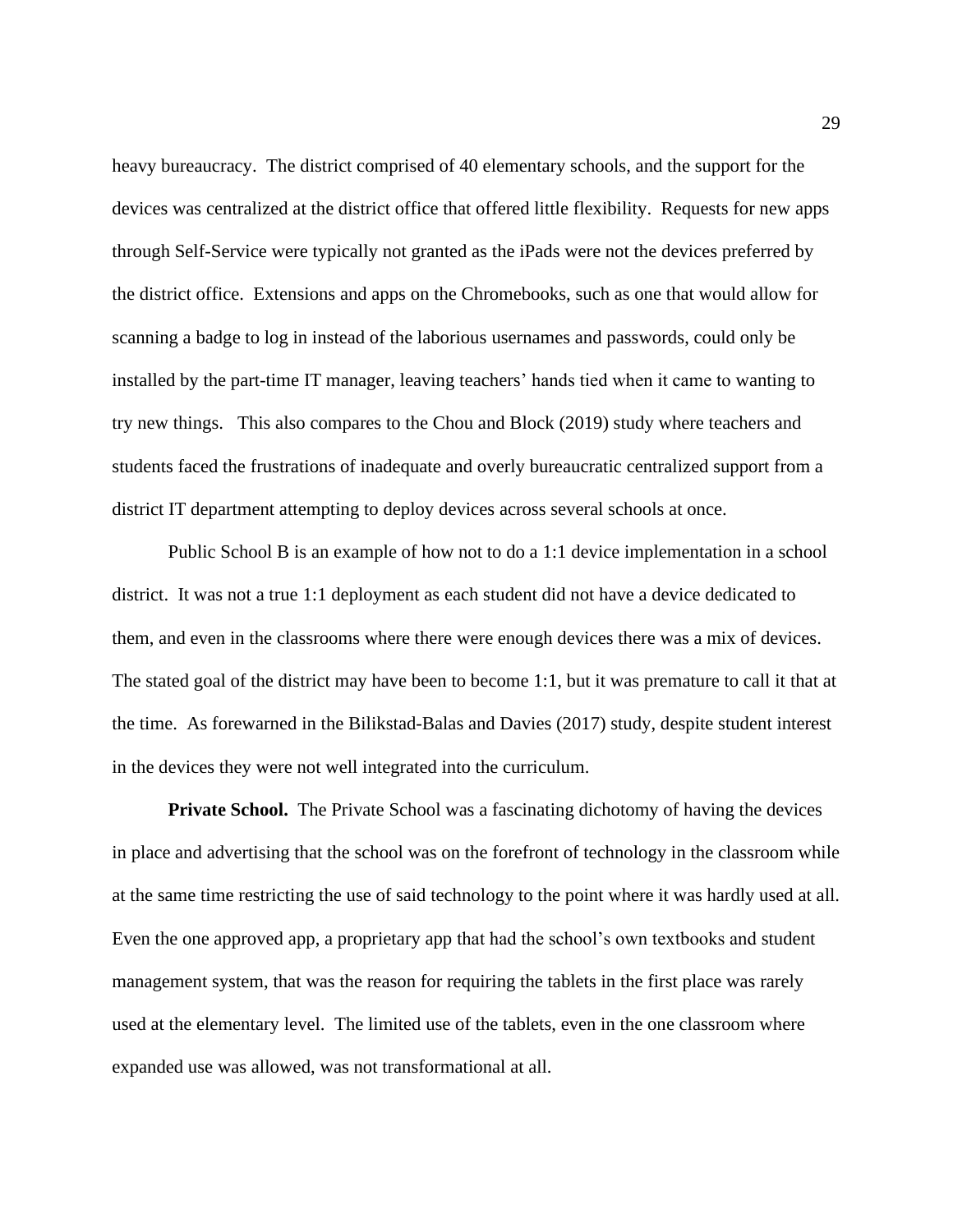The Private School was indeed successful in deploying 1:1 devices under a BYOD model in a similar fashion to the Lakeside school in the Selwyn et al. study of 2017 in that students were given a set of system requirements but were responsible for the purchase and maintenance of their own devices. Unlike Lakeside, though, the culture of the school was such that it was not set up for experimentation with or widespread use of the devices. Concerns amongst teachers and administration mirror the concerns of the Chou and Block (2019) study, where there was a feeling that the tablets opened up the classroom to disruptions or cheating, except that in the Private School it led to an intentional disuse of the technology.

Where there is a will, there is a way, though. Similar to the Li and Pow study of 2011, student collaboration facilitated by the tablets did occur without prompting from the teacher, as did an increase of academic use of devices outside of the school setting. Currently the tablets are intended for use as replacements for textbooks, and if the use is promoted it will increase student motivation.(Mendez et al., 2018). This school could be the most likely to maximize the potential of 1:1 devices; however, as record low enrollment and a competitive education market could be catalysts for change.

### **Limitations**

The largest limitation of this study is simply the newness of the technology. Computing technology has been a staple in school settings for decades, but the concept of every student in a K-12 setting having their own internet-connected device as the norm only truly came into being since the advent of the iPad in 2010, and it was not long before that reliable, high-speed internet access was common as well. With less than a decade's use to study the technology, our understanding of its use is in the nascent stages (Selwyn et al., 2017). While there are some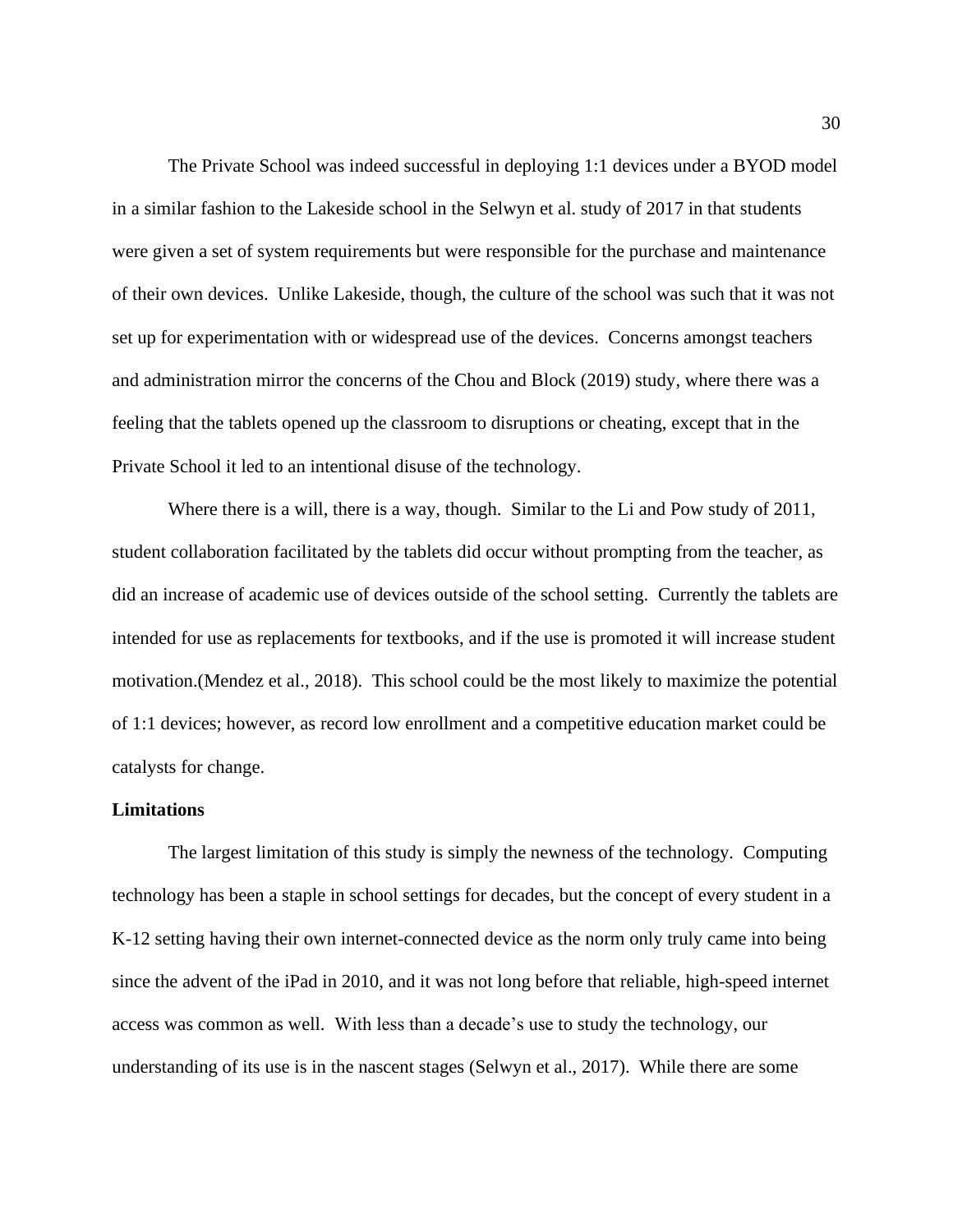studies that have shed light upon the current state as well as short-term effects of the technology, a look at the long term just is not possible right now (Blikstad-Balas & Davies, 2017).

Another limitation of the study was the use of the devices themselves. While there is potential for 1:1 computing devices to be transformational, the shift in pedagogy to take full advantage of the technology is not happening. As seen from my own experience and several of the studies referenced, the devices were often used as substitutions for older ways of doing things, such as distributing and collecting schoolwork or for accessing a digital copy of a print textbook. There are certain benefits to the efficiencies provided by the technology, but simply doing things faster isn't enough to truly differentiate between the learning experiences of students with or without. The difficulty in studying whether or not the technology could make a difference was in that they weren't used much different than the traditional tools of the classroom.

The dearth of real change in the way we teach is attributed to the third limitation, which is the lack of training for teachers on the devices, or rather the lack of the right training. Chou and Block (2019) demonstrated this as well, in that they had troubles collecting data in their study due to inconsistencies in the level and quality of training of teachers and their understanding of the concepts in the research. Much of the training received was procedural, or how to work the devices. To really see that transformational shift in the way we teach, which is the promise of this technology, there needs to be a shift in the way that teachers are trained to teach as well (Blikstad-Balas & Davies, 2017; Geer et al., 2017).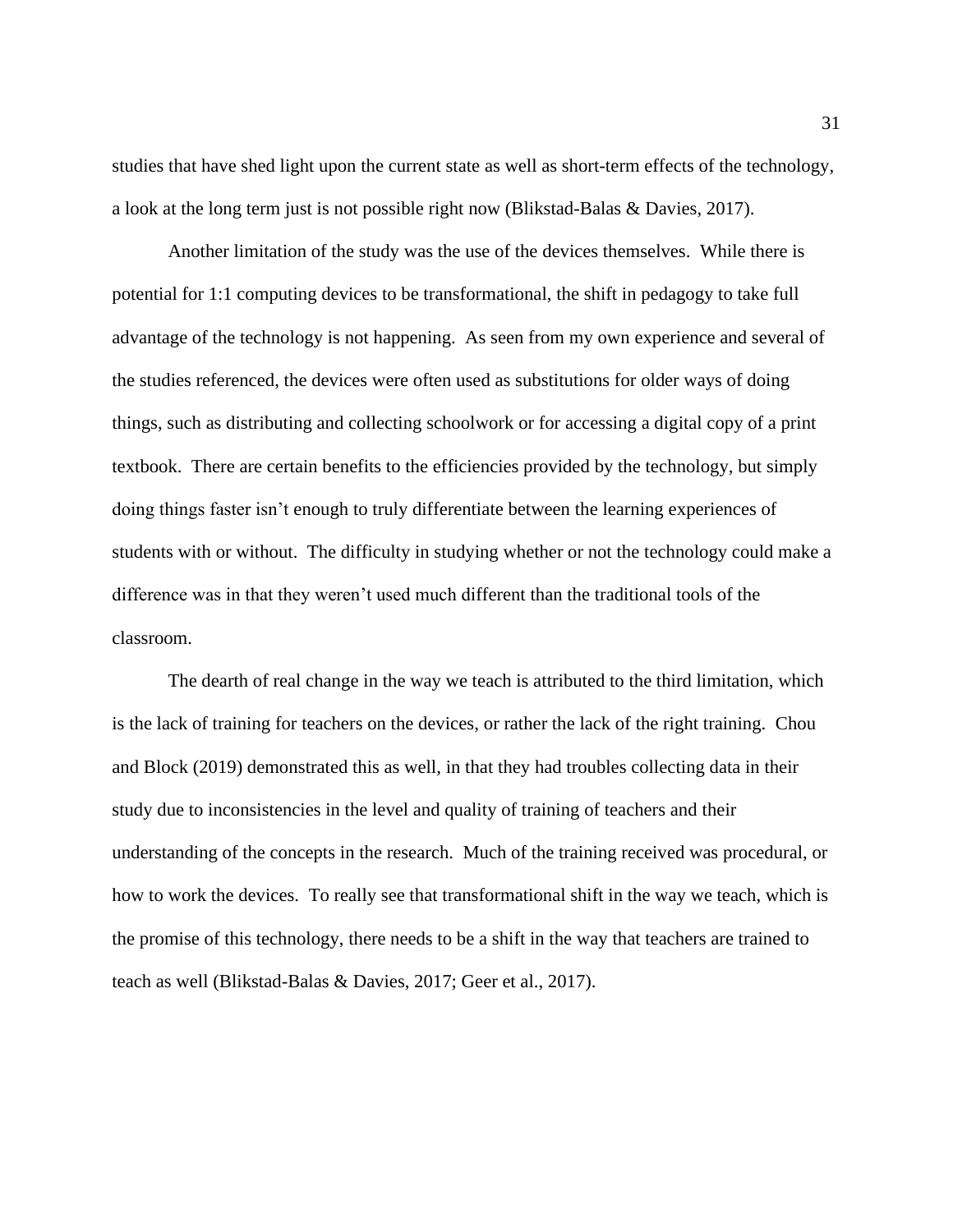### **Recommendations**

While there is no one right way to implement one-to-one devices in an educational setting, there are some commonalities between successful deployments that institutions cannot ignore.

It's critical to have a pedagogical shift when implementing the devices. Having a computing device for every student can be a huge convenience, allowing access to information without having to take time to use a dedicated computer lab or share resources, or allowing for faster dissemination of assignments through digital means. Certainly there are benefits in the cost savings of not maintaining a separate computer lab or increasing the speed at which we can get information to students, but using it just for the convenience is not transformational, nor is it going to allow the use of the devices made a meaningful impact on student learning. Included with the deployment of this new technology, there needs to be a change in mindset in how we teach. According to Geer et al. (2017), teachers are moving in the direction of changing the way that they teach once 1:1 devices are introduced, moving further from a teacher-centric methodology of instruction to one that in centered around "research, communication, selfreliance/autonomy, and authenticity." With putting a device in the hands of every student in the classroom, the dynamic is changing from a teacher-centric method of instruction to one that is centered around the student. As teachers better understand how to implement the technology, the method of instruction is moving toward one that recognizes that students have far easier access to information than they had in the past (Geer et al., 2017). Blickstad-Balas and Davies (2017) asserted that appropriately selected apps integrated into the curriculum by a confident teacher contributed greatly to the quality of the learning experience, and that 1:1 devices "expand the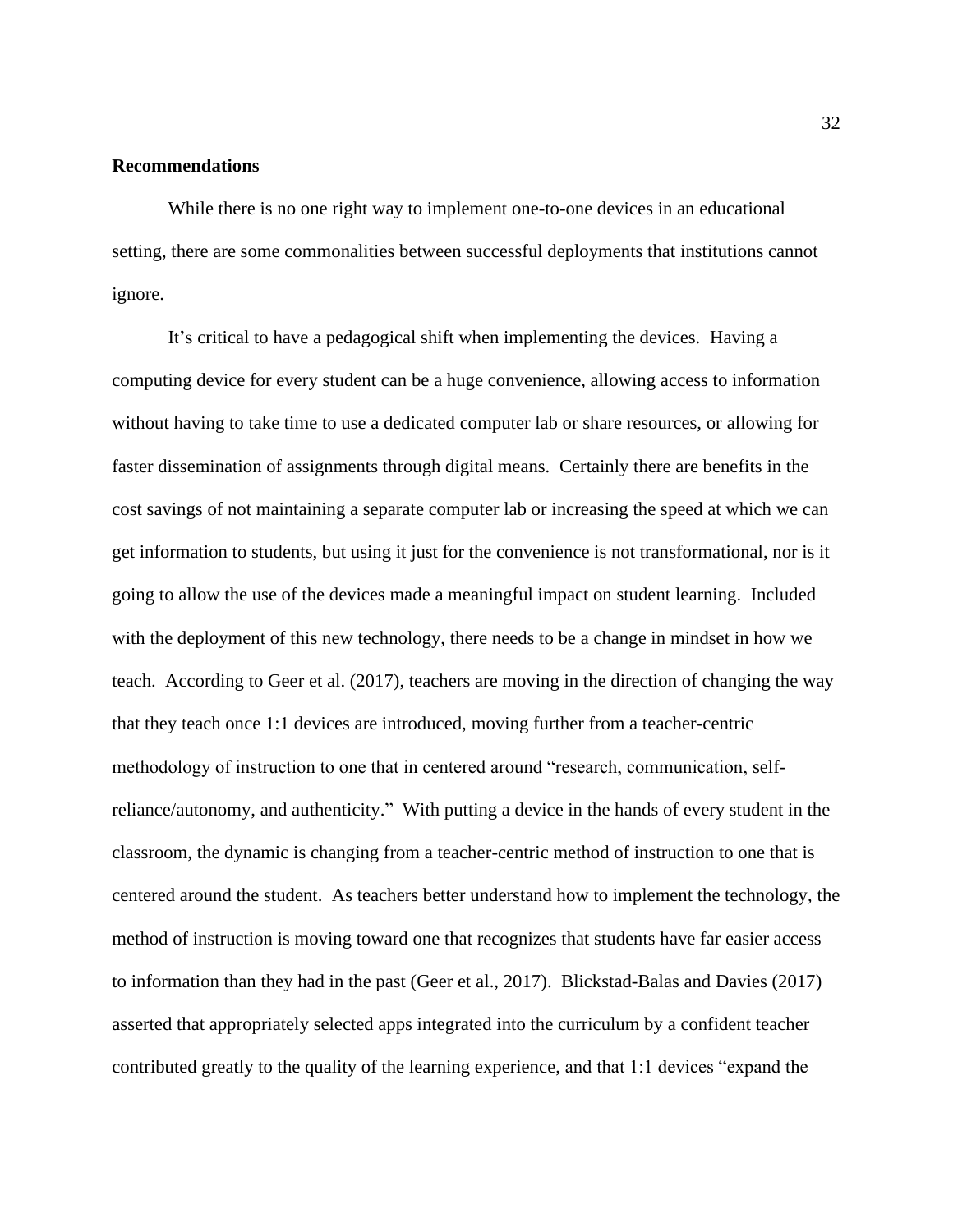scope and quality of students' understanding of the world" when properly used. I recommend that, along with the deployment of this technology, the student learning experience shifts to a more connectivist philosophy, allowing for the student to not just find meaning in what they create but to also connect it to the wider community.

One aspect of 1:1 devices is their purported use to individualize student learning, so it seems contradictory that I would recommend a standardization of devices for deployment. It is the apps and their implementation that provides the individualization, though, and the choice of machinery to provide that delivery is of little consequence except when it is inconsistent. Implementing new technologies into learning is difficult enough, especially when that technology has the potential to have far-reaching changes as this one, and a clear way to ease that transition is to have everyone on the same hardware. Compatibility and a common familiarity are both key to successful deployments of these devices as having everyone on the same device eliminates frustrations that deter teachers and students from wanting to use them. A hodgepodge of devices, as seen in Public School B, increases the time spent in managing the transfer of information between unlike devices, time that could be spent in instruction or use of the device. A BYOD approach, as seen in the Private School, may be seen as a means for educational institutions to implement 1:1 devices without the cost to the institution, but it provides the same inconsistencies that deter use as non-conformity besides also typically having the practice of not providing technical support for the devices. My experiences with Public School B and the Private School were not dissimilar to the Lakeside and Mountview schools where a variety of devices combined with a lack of IT support made implementation of the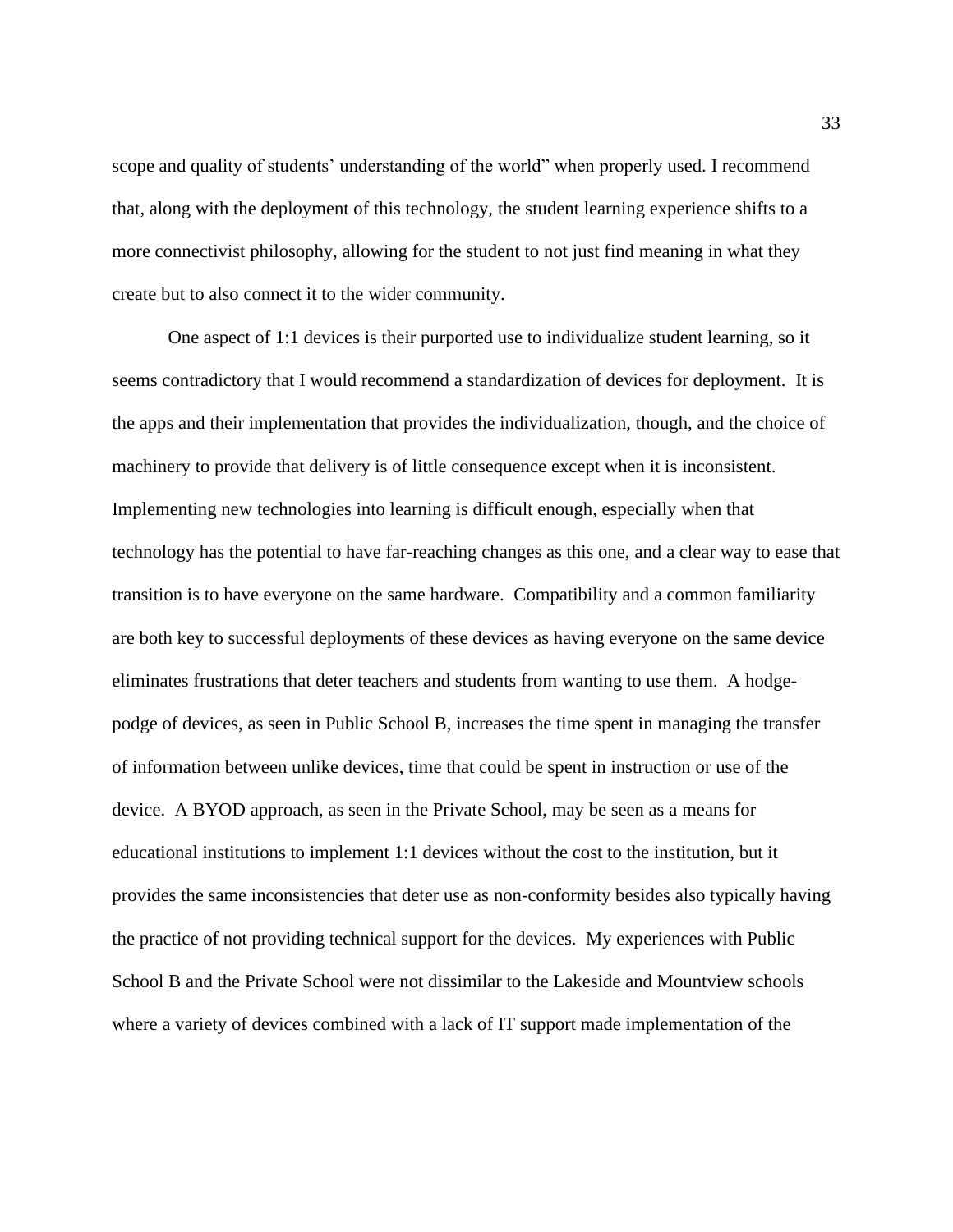technology difficult, and the uniformity of devices in Public School A and Middleborough alleviated many of those barriers (Selwyn et al., 2017).

As my last recommendation, to be transformative and take full potential of these devices they must be allowed for use beyond the classroom. Computing devices are a part of modern, everyday life in the form of computers, tablet computers, smartphones, video game platforms, and other means of digital content consumption and creation. Students can and do use these for their leisure, and they will do so with a computing device set up for use in an educational setting as well. The difference between the school device and the personal device is that students' use of the school device is of a more academic nature, as was seen amongst the students of the Private School as well as students in the Li and Pow (2011) study. It is still leisure, but when the school device is chosen students tend to engage in exploration that enhances their learning. Connectivism has a grounding in constructivism and limiting the use of the devices to just school hours also limits a student's opportunity to freely explore and create with the device. The 2019 study by Watkins, Smith, and McBeth also highlighted the importance of allowing the devices outside the classroom, recognizing that the work of learning does not happen only within the walls of the school. While methods do exist for students to access their learning resources and projects without physically having the device, both Watkins et al. (2019) and my own experiences in the public schools show that the workarounds are unnecessarily complicated when there exists the simple solution of allowing the device to go with the student. Another piece of this recommendation is that institutions need to provide for or help facilitate internet access outside of the school building, as the power of these devices lies in their ability to connect to the world wide web. Students of lesser means or in rural areas, both seen in Public School B and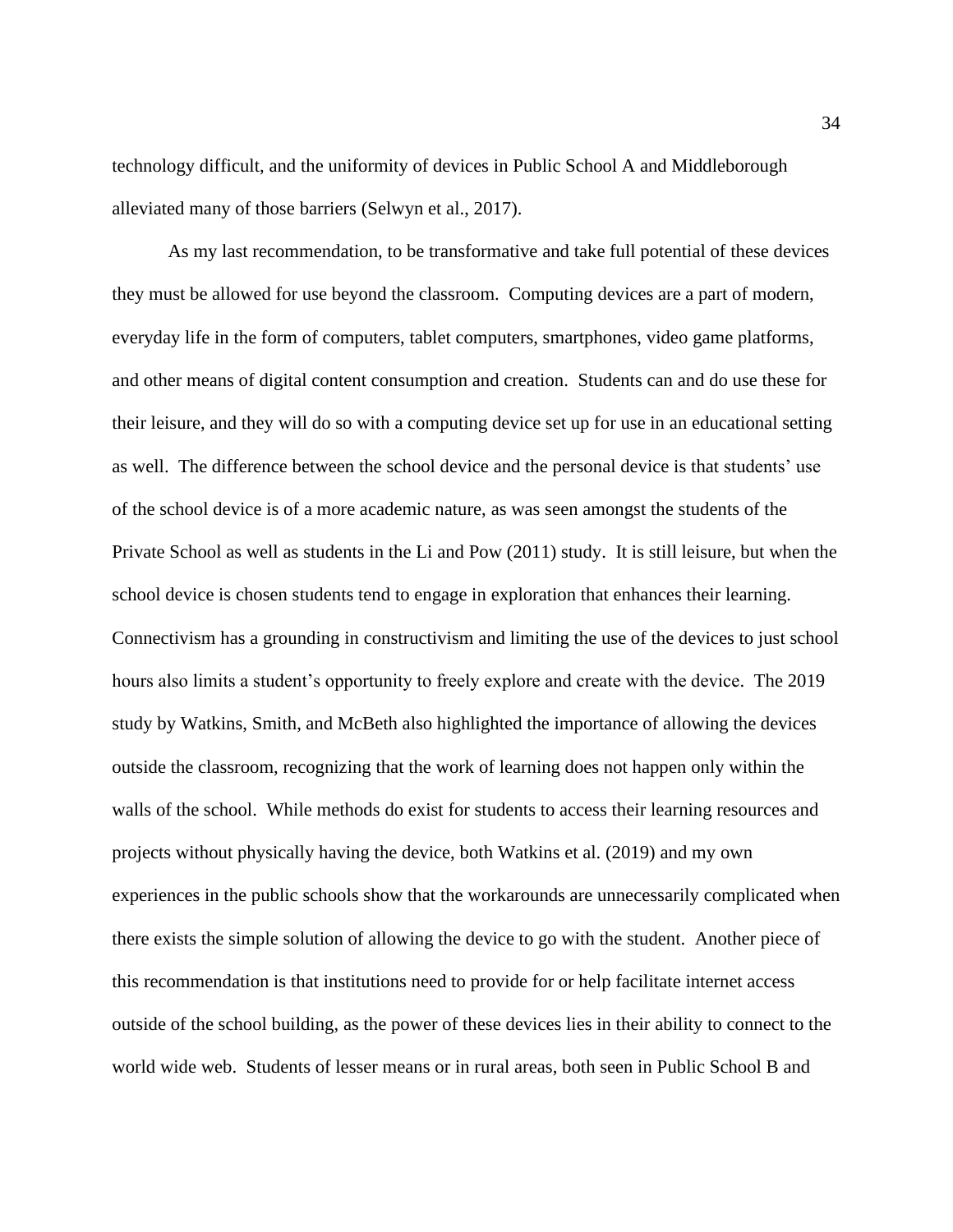Mountview, need the infrastructure in place for them to connect their devices (Selwyn et al., 2017). There is potential for students to engage in truly independent learning, provided that institutions allow for and support it.

### **Implication**

The majority of the studies in my research have stressed that this technology is growing in popularity. In my own suburban area, open enrollment and school choice have set the stage for a highly competitive market for K-12 education. Many of the advancements in the realm of education locally have been fueled by a need to keep students within home districts and attract students from other districts to replace the students that inevitably leave. 1:1 devices is the hot, new advancement in education at the moment, and districts and schools in my locality market themselves as being on the forefront of technology (Minnetonka Public Schools, 2020). There are also schools that expound their intentional lack of 1:1 devices, stating philosophies that the technology is nothing more than a distraction, and these schools are not wrong in the cases that the implementation is done incorrectly (Hinrichs, 2017). Regardless of the naysayers, the technology is here to stay, and it is being put into use worldwide, and anything worth doing is worth doing well.

Our modern world is ever shrinking, much in part to the technology behind the 1:1 devices and the skills that put them to use. Companies are looking across the country and the globe for talent, so a needed skill in the workplace today is the ability to connect and work with others through a screen. Even when we have the ability to work with others face-to-face, the collaborative skills inherent in the use of the technologies offered with 1:1 deployments are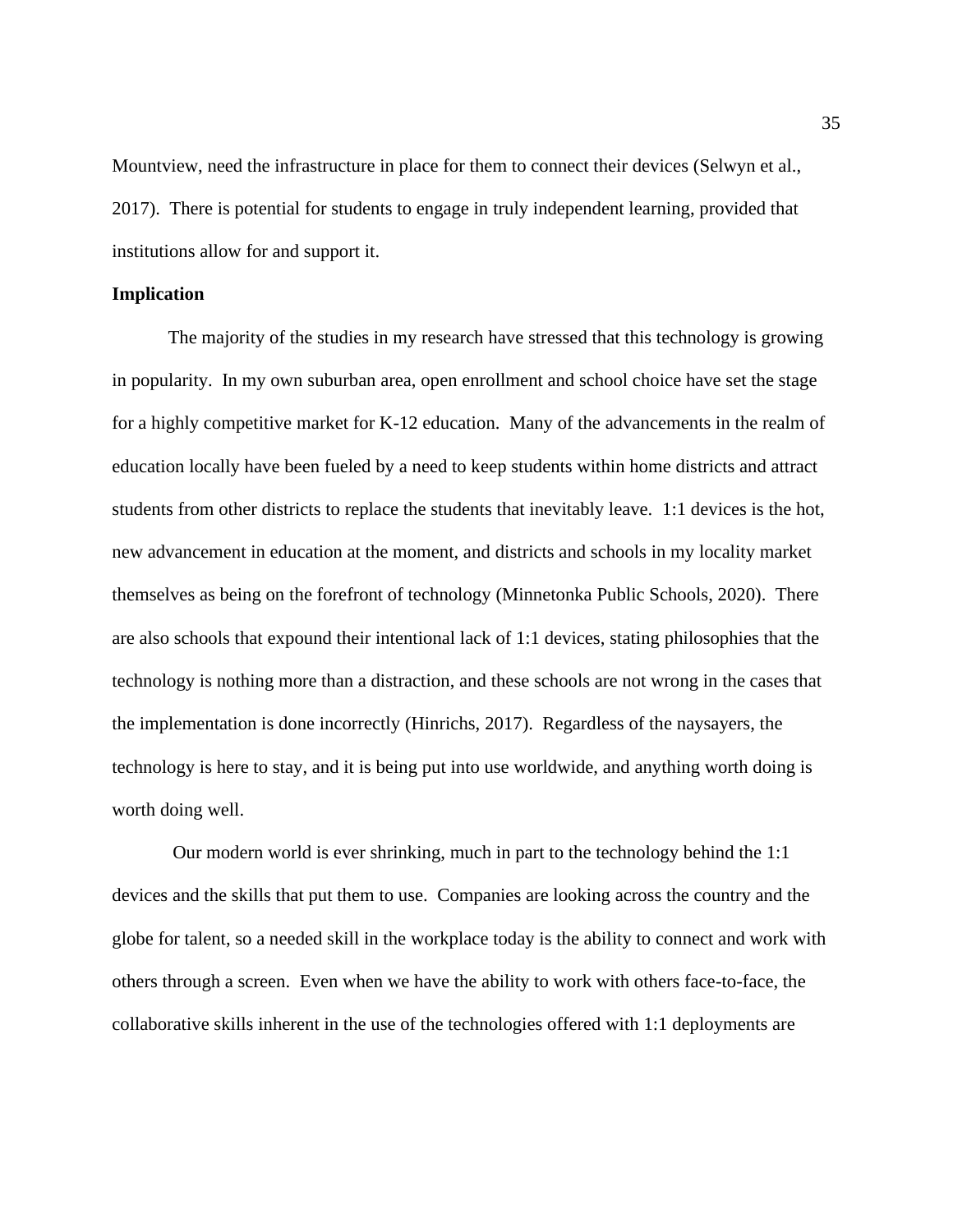beneficial in any workplace. Watkins et al. (2019) also noted the benefits of applying real-world collaborative computing skills in the classroom with their study of a pilot iPad program.

Ultimately, it is the way that the use of these devices motivates students to take charge of their own education, the way that the learning experience can be individualized for the students, and the way that the technology opens students up to more opportunities to be cooperative and collaborative that should drive the adoption of 1:1 devices in the classroom. The technology itself is not the sole catalyst for change but is a platform upon which the student is the driving force behind creating their own understanding of the world and sharing that understanding with the greater populace (Geer et al., 2017; Selwyn et al., 2017).

#### **Summary**

Positive results have been dependent upon the level of commitment each educational institution has shown in implementation, with better results coming from classrooms, schools, and districts that have used the technology to transform the learning experience to one that is based on connectivism, using the technology to create a learning environment that is tailored to the individual and teaches through connecting with knowledge and other individuals and creating new content to demonstrate understanding. Other factors positively influencing the successful implementation of the technology have been a uniform, centralized deployment of devices, thorough and constant training for teachers, and the support and infrastructure for students to make use of the devices outside of the school setting. One-to-one computing devices have the potential to be the backbone of a student-centric, individualized, and connectivist learning environment for our students.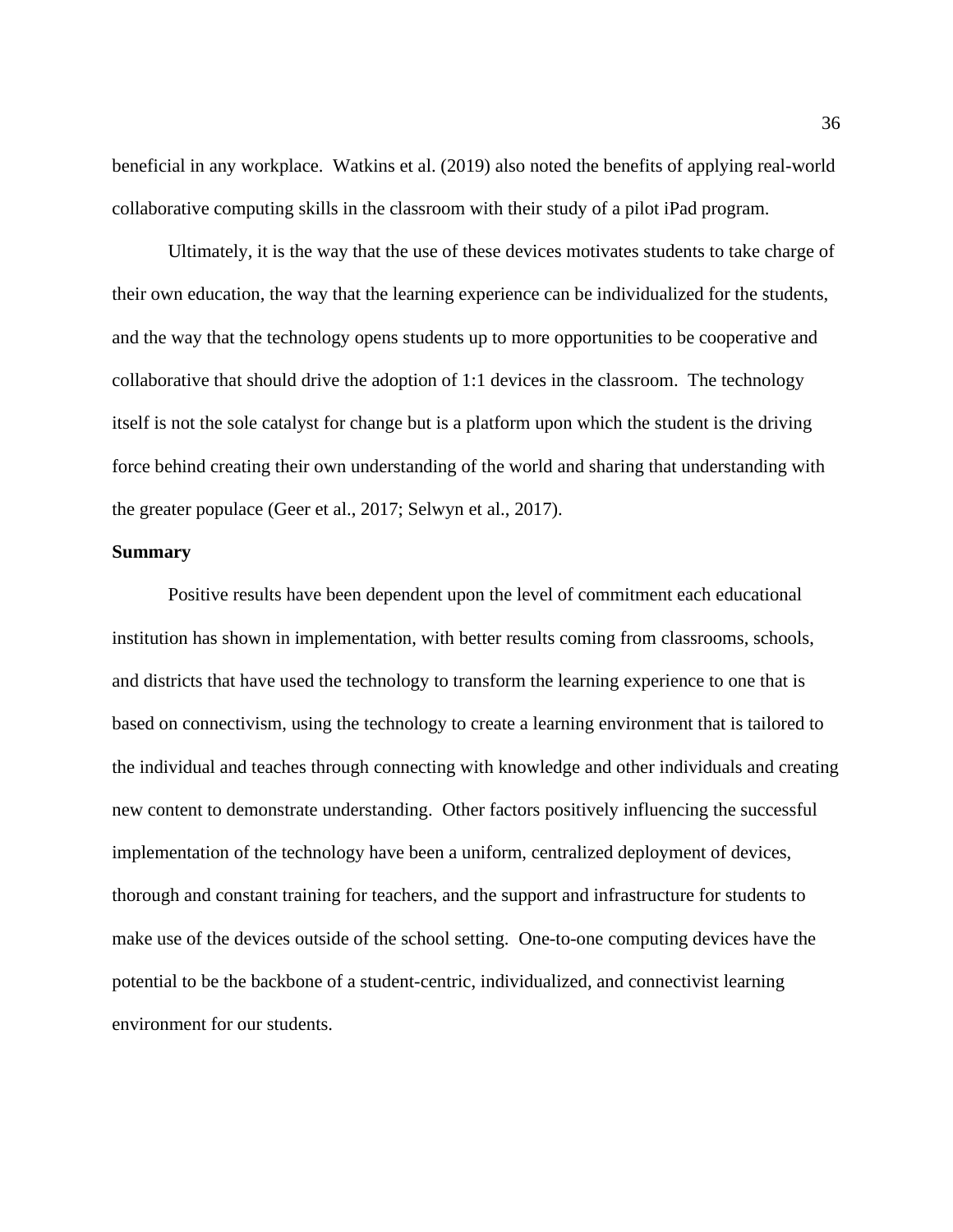#### **References**

- Blikstad-Balas, M., & Davies, C. (2017). Assessing the educational value of one-to- one devices: Have we been asking the right questions? *Oxford Review of Education*, *43*(3), 311-331. doi:10.1080/03054985.2017.1305045
- Chou, C., & Block, L.(2019). The mismatched expectations of iPad integration between teachers and students in secondary schools. *Journal of Educational Computing Research, 57*(5), 1281–1302. https://doi.org/10.1177/0735633118784720
- Connell, C., Bayliss, L., & Farmer, W. (2012). Effects of eBook readers and tablet computers on reading comprehension. *International Journal of Instructional Media*, *39*(2), 131-140.
- Dunn, J., & Sweeney, T. (2018). Writing and iPads in the early years: Perspectives from within the classroom. *British Journal of Educational Technology*, *49*(5), 859–869. https://doi.org/10.1111/bjet.12621
- Geer, R., White, B., Zeegers, Y., Au, W., & Barnes, A. (2017). Emerging pedagogies for the use of iPads in schools. *British Journal of Educational Technology*, *48*(2), 490–498. https://doi.org/10.1111/bjet.12381
- Henderson-Rosser, A., & Sauers, N. J. (2017). Analyzing the effects of one-to-one learning on inquiry-based instruction. *Computers in the Schools*, *34*(1/2), 107-123. doi:10.1080/07380569.2017.1298955
- Hinrichs, E. (2017, July 27). As many schools look to outfit every student with a laptop or tablet, these two Minnesota schools choose to go without. *MinnPost*, Retrieved from https://www.minnpost.com/education/2017/07/many-schools-look-outfit-every-studentlaptop-or-tablet-these-two-minnesota-school/.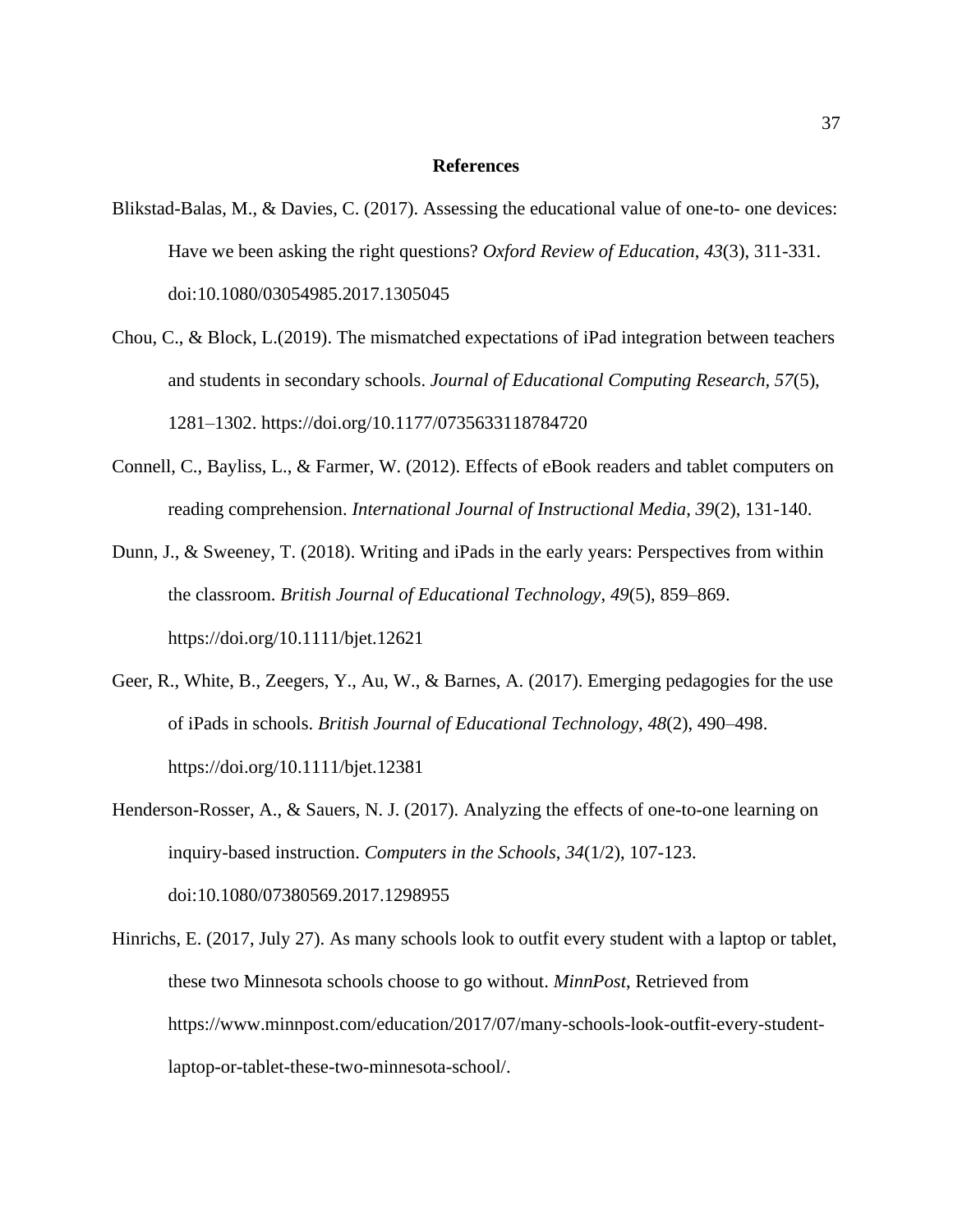- Larabee, K., Burns, M., & McComas, J. (2014). Effects of an iPad-supported phonics intervention on decoding performance and time on-task. *Journal of Behavioral Education*, *23*(4), 449-469. doi:10.1007/s10864-014-9214-8
- Larson, L. C. (2015). E-books and audiobooks: Extending the digital reading experience. *The Reading Teacher* 69(2), 69-177.
- Li, S. C., & Pow, J. C. (2011). Affordance of deep infusion of one-to-one tablet-PCs into and beyond classroom. *International Journal of Instructional Media*, *38*(4), 319-326.
- Maboe, E., Smith, C. G. A., Banoobhai, M., & Makgatho, M. (2018). Implementing tablets to teach reading in grade 5. *Reading & Writing*, *9*(1), e1–e10. https://doi.org/10.4102/rw.v9i1.197
- Mendez, D., Mendez, M., & Anguita, J. (2018). Motivation of 14-year-old students using tablets, compared to those using textbooks and workbooks. *International Journal of Interactive Mobile Technologies*, *12*(4), 86–96. https://doi.org/10.3991/ijim.v12i4.9203
- Milman, N. B., Carlson-Bancroft, A., & Boogart, A. V. (2014). Examining differentiation and utilization of iPads across content areas in an independent, preK-4<sup>th</sup> grade elementary school. *Computers in the Schools*, *31*(3), 119-133. doi:10.1080/07380569.2014.931776
- Minnetonka Public Schools. (2020). *1:1 iPad Program*. Retrieved from: [https://www.minnetonka](https://www.minnetonka/) schools.org/district/programs/ipad.
- Moon, A., Wold, C., & Francom, G. (2017). Enhancing reading comprehension with studentcentered iPad applications. *Techtrends: Linking Research & Practice to Improve Learning*, *61*(2), 187-194. doi:10.1007/ s11528-016-0153-1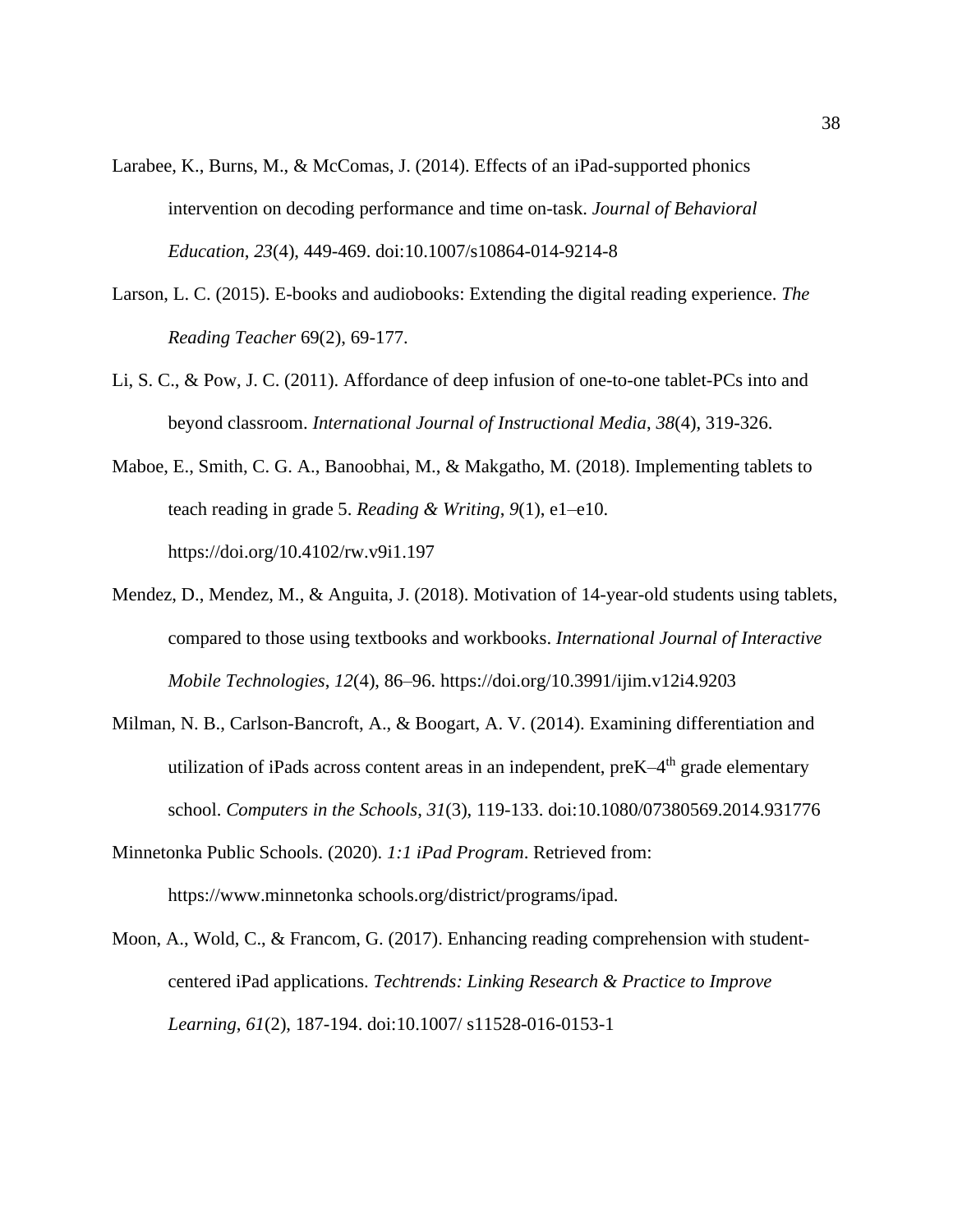- Ness, M. (2017). 'Is that how I really sound?: Using iPads for fluency practice. *Reading Teacher*, *70*(5), 611-615. doi:10.1002/trtr.1554
- Sackstein, S., Spark, L., & Jenkins, A. (2015). Are e-books effective tools for learning? Reading speed and comprehension: iPad®i vs. paper. *South African Journal of Education*, *35*(4), 1-14. doi:10.15700/saje.v35n4a1202
- Selwyn, N., Nemorin, S., Bulfin, S., & Johnson, N. F. (2017). Left to their own devices: The everyday realities of one-to-one classrooms. *Oxford Review of Education*, *43*(3), 289-310. doi:10.1080/03054985.2017.1305047
- Tirado-Morueta, R., Berlanga-Fernández, I., Vales-Villamarín, H., Guzmán-Franco, D., Duarte-Hueros, A., & Aguaded-Gómez, J. (2020). Understanding the engagement of elementary school students in one-to-one iPad programs using an adaptation of self-system model of motivational development. *Computers in Human Behavior*, 105, 106224. https://doi.org/10.1016/j.chb.2019.106224
- Volk, M., Cotič, M., Zajc, M., & Istenic Starcic, A. (2017). Tablet-based cross-curricular maths vs. traditional maths classroom practice for higher-order learning outcomes. *Computers & Education*, *114*, 1–23. https://doi.org/10.1016/j.compedu.2017.06.004
- Wang, Y. (2017). Integrating self-paced mobile learning into language instruction: impact on reading comprehension and learner satisfaction. *Interactive Learning Environments*, *25*(3), 397-411. doi:10.1080/10494820.2015.1131170
- Watkins, R., Smith, D., & McBeth, M. (2019). iPads or computer labs? A technical communication classroom study. *E-Learning and Digital Media*, *16*(5), 348-366. doi:10.1177/2042753019861838